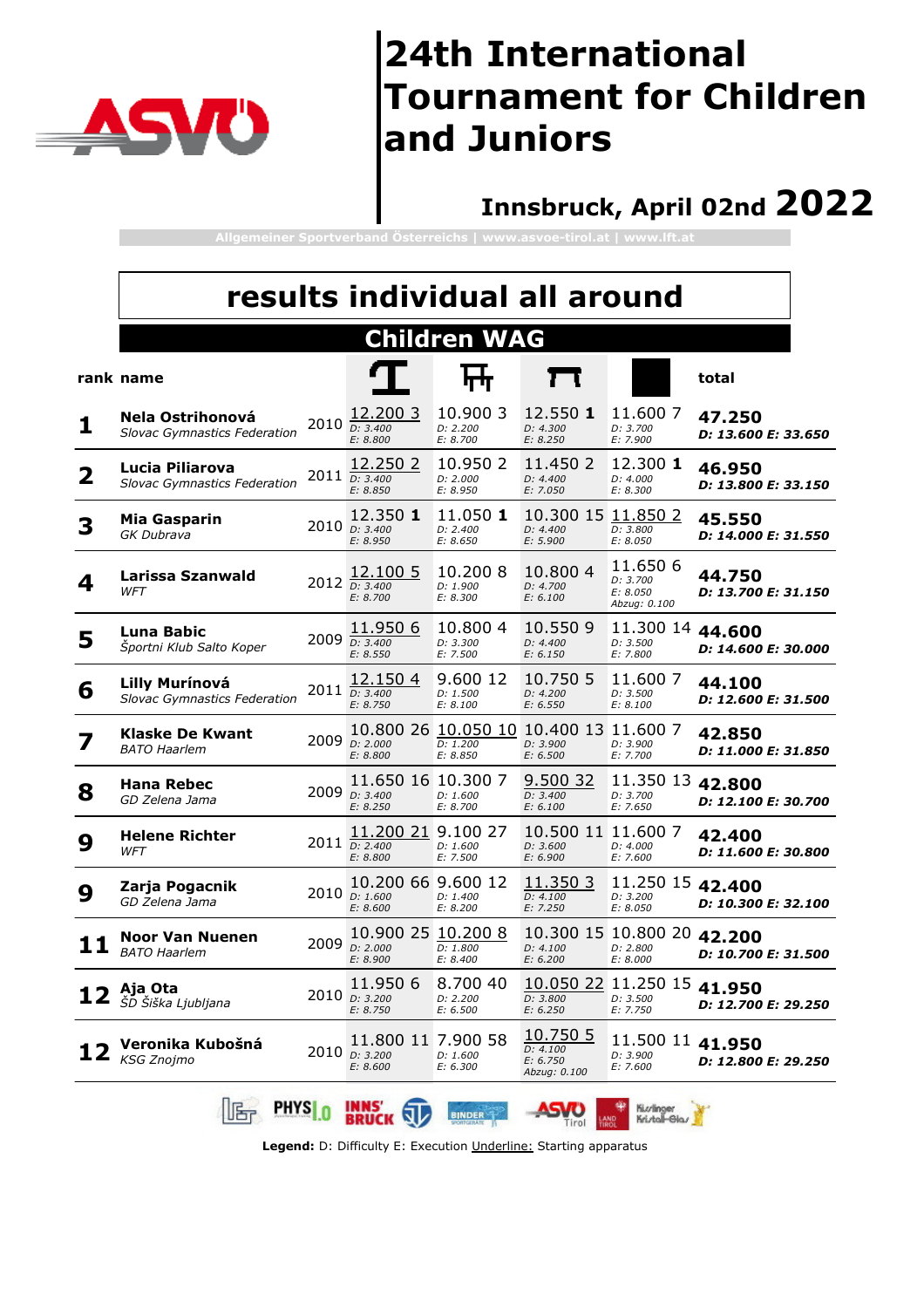

### **Innsbruck, April 02nd 2022**

**Allgemeiner Sportverband Österreichs | www.asvoe-tirol.at | www.lft.at**

|    |                                                   |               |                                                 |                                  | results individual all around                                          |                                                    |                                             |
|----|---------------------------------------------------|---------------|-------------------------------------------------|----------------------------------|------------------------------------------------------------------------|----------------------------------------------------|---------------------------------------------|
|    |                                                   |               |                                                 | <b>Children WAG</b>              |                                                                        |                                                    |                                             |
|    | rank name                                         |               |                                                 |                                  |                                                                        |                                                    | total                                       |
|    | Annemijn Bik<br><b>BATO Haarlem</b>               | 2010          | 10.800 26 9.400 17<br>D: 2.000<br>E: 8.800      | D: 1.000<br>E: 8.400             | D: 3.800<br>E: 6.650                                                   | 10.450 12 11.150 18<br>D: 3.600<br>E: 7.550        | 41.800<br>D: 10.400 E: 31.400               |
|    | Alyssa Pijpaert<br>SV Pax Haarlemmermeer          |               | 10.600 37 8.950 34<br>2010 D: 2.000<br>E: 8.600 | D: 1.000<br>E: 7.950             | 10.300 15<br>D: 3.900<br>E: 6.400                                      | 11.7004<br>D: 3.800<br>E: 7.900                    | 41.550<br>D: 10.700 E: 30.850               |
| 16 | <b>Ema Akrapovic</b><br>Športni Klub Salto Koper  |               | 2011 D: 1.600<br>E: 9.000                       | D: 1.500<br>E: 8.500             | 10.600 37 10.000 11 10.000 24 10.650 23 41.250<br>D: 3.900<br>E: 6.100 | D: 3.700<br>E: 6.950                               | D: 10.700 E: 30.550                         |
|    | Ronja Glažar Tamše<br>ŠD Šiška Ljubljana          | 2009          | 10.450 45<br>D: 1.600<br>E: 8.850               | 10.450 6<br>D: 2.300<br>E: 8.150 | 10.650 7<br>D: 4.500<br>E: 6.150                                       | 9.650 46<br>D: 2.300<br>E: 7.350                   | 41.200<br>D: 10.700 E: 30.500               |
| 18 | <b>Luana Liubinic</b><br>Športni Klub Salto Koper | 2009          | 11.850 10<br>D: 3.200<br>E: 8.650               | 8.900 37<br>D: 1.900<br>E: 7.000 | 9.550 31<br>D: 3.900<br>E: 5.650                                       | 10.850 19<br>D: 3.000<br>E: 7.850                  | 41.150<br>D: 12.000 E: 29.150               |
| 18 | <b>Lana Lederer</b><br>GD Zelena Jama             | 2009          | 10.450 45 10.550 5<br>D: 1.600<br>E: 8.850      | D: 2.200<br>E: 8.350             | D: 3.300<br>E: 6.750                                                   | 10.050 22 10.100 36 41.150<br>D: 2.500<br>E: 7.600 | D: 9.600 E: 31.550                          |
| 20 | <b>Maria Strigl</b><br><b>LFT</b>                 |               | 11.800 11<br>$2011$ $D: 3.200$<br>E: 8.600      | 9.350 19<br>D: 1.400<br>E: 7.950 | 8.350 52<br>D: 3.200<br>E: 5.150                                       | 11.500 11 41.000<br>D: 3.700<br>E: 7.800           | D: 11.500 E: 29.500                         |
|    | Lorena Handler<br>NÖFT                            |               | 10.550 40 9.050 29<br>2012 D: 1.600<br>E: 8.950 | D: 1.300<br>E: 7.750             | 9.600 30<br>D: 4.100<br>E: 5.600<br>Abzug: 0.100                       | 11.750 3<br>D: 3.800<br>E: 7.950                   | 40.950<br>D: 10.800 E: 30.250               |
|    | Sarah Kasper<br><b>KFT</b>                        |               | 10.350 55 9.200 24<br>2010 D: 1.600<br>E: 8.750 | D: 1.000<br>E: 8.200             | 9.950 25<br>D: 2.900<br>E: 7.050                                       | 11.200 17 40.700<br>D: 3.700<br>E: 7.500           | D: 9.200 E: 31.500                          |
|    | <b>Regina Kovacs</b><br><b>ATG</b>                | 2010          | 11.700 14 9.550 14<br>D: 3.200<br>E: 8.500      | D: 1.800<br>E: 7.750             | 7.500 65<br>D: 3.300<br>E: 4.200                                       | 11.700 4<br>D: 3.700<br>E: 8.000                   | 40.450<br><i><b>D: 12.000 E: 28.450</b></i> |
|    | Ilari Vršic<br>Športni Klub Salto Koper           |               | 10.450 45 8.400 47<br>2012 D: 1.600<br>E: 8.850 | D: 1.300<br>E: 7.100             | 10.650 7<br>D: 3.900<br>E: 6.750                                       | 10.800 20<br>D: 3.100<br>E: 7.700                  | 40.300<br>D: 9.900 E: 30.400                |
|    | Martina Santorova<br>Gym Dobrichovice             |               | 11.500 17 8.250 53<br>2009 D: 2.600<br>E: 8.900 | D: 1.400<br>E: 6.850             | 9.800 28<br>D: 3.100<br>E: 6.700                                       | 10.700 22<br>D: 3.500<br>E: 7.200                  | 40.250<br><i>D: 10.600 E: 29.650</i>        |
| 26 | Lea Walli<br><b>WFT</b>                           | 2011          | 11.500 17 9.550 14<br>D: 3.200<br>E: 8.300      | D: 1.600<br>E: 7.950             | 8.950 41<br>D: 3.700<br>E: 5.350<br>Abzug: 0.100                       | 10.100 36<br>D: 3.900<br>E: 6.300<br>Abzug: 0.100  | 40.100<br>D: 12.400 E: 27.900               |
|    |                                                   | <b>PHYS</b> 0 | <b>INNS</b><br><b>BRUCK</b>                     | <b>BINDER</b>                    | l Irol                                                                 | Ki.v/linger<br>Kri./tall-Gla./                     |                                             |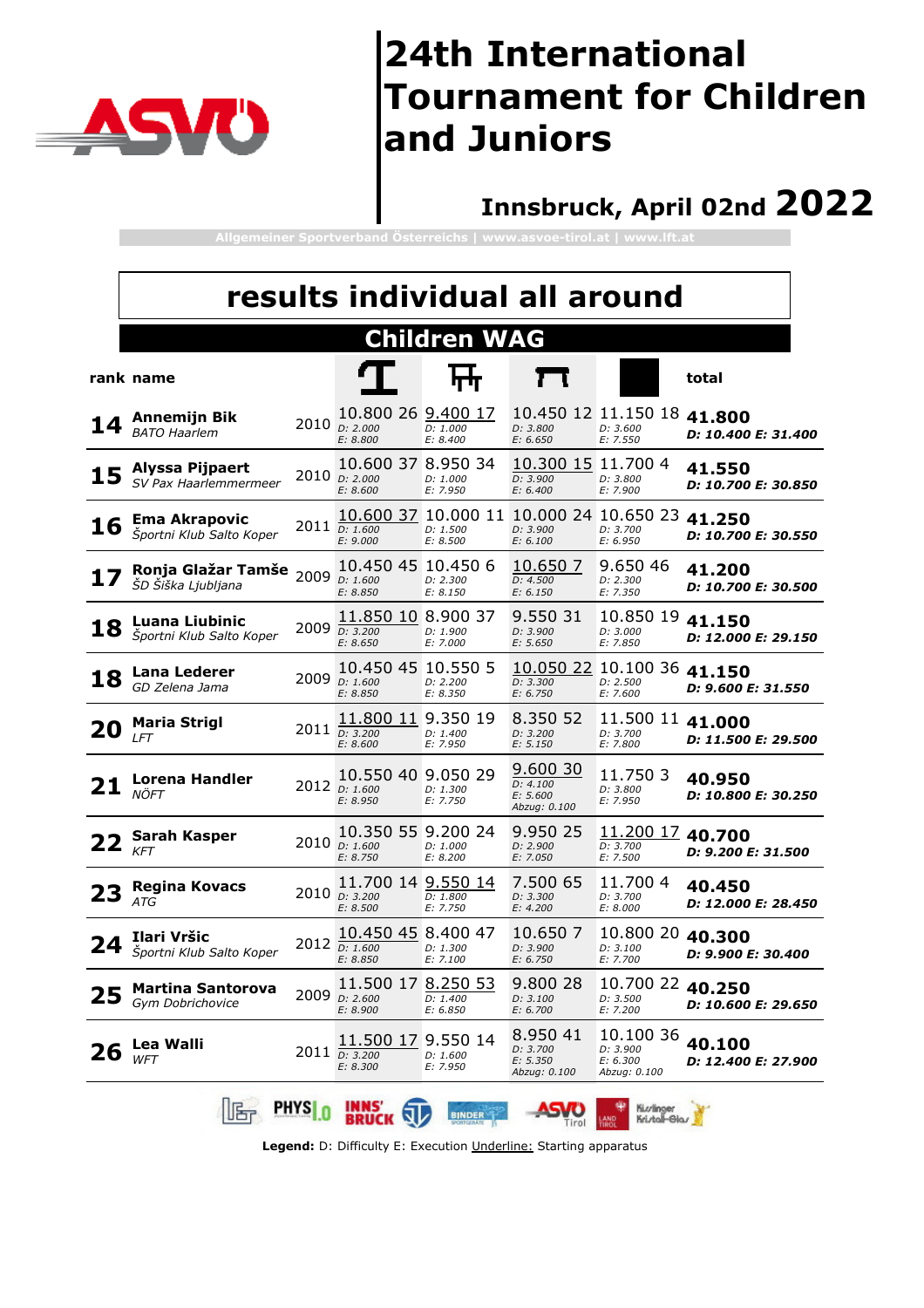

#### **Innsbruck, April 02nd 2022**

**Allgemeiner Sportverband Österreichs | www.asvoe-tirol.at | www.lft.at**

|    | results individual all around                       |      |                                                          |                                           |                                                  |                                                                       |                                      |  |  |  |  |  |
|----|-----------------------------------------------------|------|----------------------------------------------------------|-------------------------------------------|--------------------------------------------------|-----------------------------------------------------------------------|--------------------------------------|--|--|--|--|--|
|    |                                                     |      |                                                          | <b>Children WAG</b>                       |                                                  |                                                                       |                                      |  |  |  |  |  |
|    | rank name                                           |      |                                                          |                                           |                                                  |                                                                       | total                                |  |  |  |  |  |
|    | <b>Damaris Faith Carabasa</b><br>NÖFT               | 2009 | 11.700 14 9.400 17 8.750 44<br>D: 3.200<br>E: 8.500      | D: 1.400<br>E: 8.000                      | D: 4.000<br>E: 4.750                             | 10.150 35 40.000<br>D: 3.000<br>E: 7.150                              | <i><b>D: 11.600 E: 28.400</b></i>    |  |  |  |  |  |
| 28 | <b>Amelina Holecek</b><br><b>WFT</b>                | 2010 | 11.000 23 8.600 44 9.950 25<br>D: 2.400<br>E: 8.600      | D: 1.300<br>E: 7.300                      | D: 3.300<br>E: 6.650                             | 10.300 31<br>D: 3.500<br>E: 6.800                                     | 39.850<br><i>D: 10.500 E: 29.350</i> |  |  |  |  |  |
| 28 | Amalia Schwaiger<br><b>WFT</b>                      |      | 11.900 9<br>2012 D: 3.400<br>E: 8.500                    | D: 1.500<br>E: 7.700                      | 9.200 24 8.650 47<br>D: 3.700<br>E: 4.950        | 10.100 36<br>D: 3.600<br>E: 6.600<br>Abzug: 0.100                     | 39.850<br><i>D: 12.200 E: 27.750</i> |  |  |  |  |  |
| 30 | <b>Leonie Gschliesser</b><br><b>VTS</b>             | 2010 | 10.800 26 8.050 56 10.550 9<br>D: 2.000<br>E: 8.800      | D: 1.600<br>E: 6.450                      | D: 3.700<br>E: 6.850                             | 10.350 29<br>D: 3.100<br>E: 7.250                                     | 39.750<br>D: 10.400 E: 29.350        |  |  |  |  |  |
| 31 | <b>Emely Joy Reindl</b><br>ASKÖ Niederösterreich    |      | 2010 D: 1.600<br>E: 8.850                                | D: 0.800<br>E: 7.850                      | D: 3.200<br>E: 7.050                             | 10.450 45 8.650 41 10.250 18 10.300 31 39.650<br>D: 3.000<br>E: 7.300 | D: 8.600 E: 31.050                   |  |  |  |  |  |
| 31 | <b>Helena Zotos</b><br>ASKÖ Kunstturnen Mattersburg |      | 10.400 52 9.100 27<br>2009 $D: 1.600$<br>E: 8.800        | D: 1.000<br>E: 8.100                      | 9.750 29<br>D: 3.500<br>E: 6.350<br>Abzug: 0.100 | 10.400 27<br>D: 2.800<br>E: 7.700<br>Abzug: 0.100                     | 39.650<br><i>D: 8.900 E: 30.950</i>  |  |  |  |  |  |
| 33 | Zala Škrinjar<br>ŠD Šiška Ljubljana                 |      | 10.350 55 9.250 22 9.900 27<br>2011 D: 1.600<br>E: 8.750 | D: 1.400<br>E: 7.850                      | D: 2.700<br>E: 7.200                             | 9.500 52<br>D: 2.000<br>E: 7.500                                      | 39.000<br>D: 7.700 E: 31.300         |  |  |  |  |  |
| 34 | Edita Staidlova<br>TJ Sokol Kampa Praha             |      | 9.950 75<br>2012 D: 1.600<br>E: 8.850<br>Abzug: 0.500    | D: 1.200<br>E: 7.450                      | D: 2.900<br>E: 7.250                             | 8.650 41 10.150 20 10.100 36 38.850<br>D: 2.000<br>E: 8.100           | <i><b>D: 7.700 E: 31.650</b></i>     |  |  |  |  |  |
| 35 | Naomi Palencarova<br><b>WFT</b>                     |      | 11.350 19<br>2011 D: 3.200<br>E: 8.150                   | 9,200 24 7,750 61<br>D: 0.900<br>E: 8.300 | D: 3.300<br>E: 4.450                             | 10.300 31 38.600<br>D: 3.600<br>E: 6.700                              | D: 11.000 E: 27.600                  |  |  |  |  |  |
| 36 | Eva Makek<br>GK Dubrava                             |      | 11.950 6<br>2011 D: 3.200<br>E: 8.750                    | 9.050 29<br>D: 1.600<br>E: 7.450          | 7.200 70<br>D: 3.600<br>E: 3.600                 | 10.350 29<br>D: 3.800<br>E: 6.550                                     | 38.550<br>D: 12.200 E: 26.350        |  |  |  |  |  |
|    | <b>Sienna Winkster</b><br>SV Pax Haarlemmermeer     |      | 10.350 55 9.300 20 8.600 49<br>2010 D: 1.600<br>E: 8.750 | D: 0.900<br>E: 8.400                      | D: 2.400<br>E: 6.200                             | 10.050 40<br>D: 3.400<br>E: 6.650                                     | 38.300<br>D: 8.300 E: 30.000         |  |  |  |  |  |
| 37 | <b>Noor Brand</b><br><b>BATO Haarlem</b>            |      | 10.400 52 9.000 31 9.000 40<br>2010 D: 1.600<br>E: 8.800 | D: 1.000<br>E: 8.000                      | D: 3.000<br>E: 6.000                             | 9.900 43<br>D: 2.400<br>E: 7.500                                      | 38.300<br>D: 8.000 E: 30.300         |  |  |  |  |  |
| 39 | <b>Noé Sailer</b><br><b>LFT</b>                     |      | 10.500 41 8.400 47<br>2010 D: 1.600<br>E: 8.900          | D: 0.800<br>E: 7.600                      | 10.200 19<br>D: 2.900<br>E: 7.300                | 9.100 64<br>D: 2.800<br>E: 6.600<br>Abzug: 0.300                      | 38.200<br>D: 8.100 E: 30.400         |  |  |  |  |  |
|    | <b>PHYS</b> 0<br>lle,                               |      | <b>INNS</b><br><b>BRUCK</b>                              | <b>BINDER</b>                             | Tirol                                            | Ki.v/linger<br>Kristal-Glas                                           |                                      |  |  |  |  |  |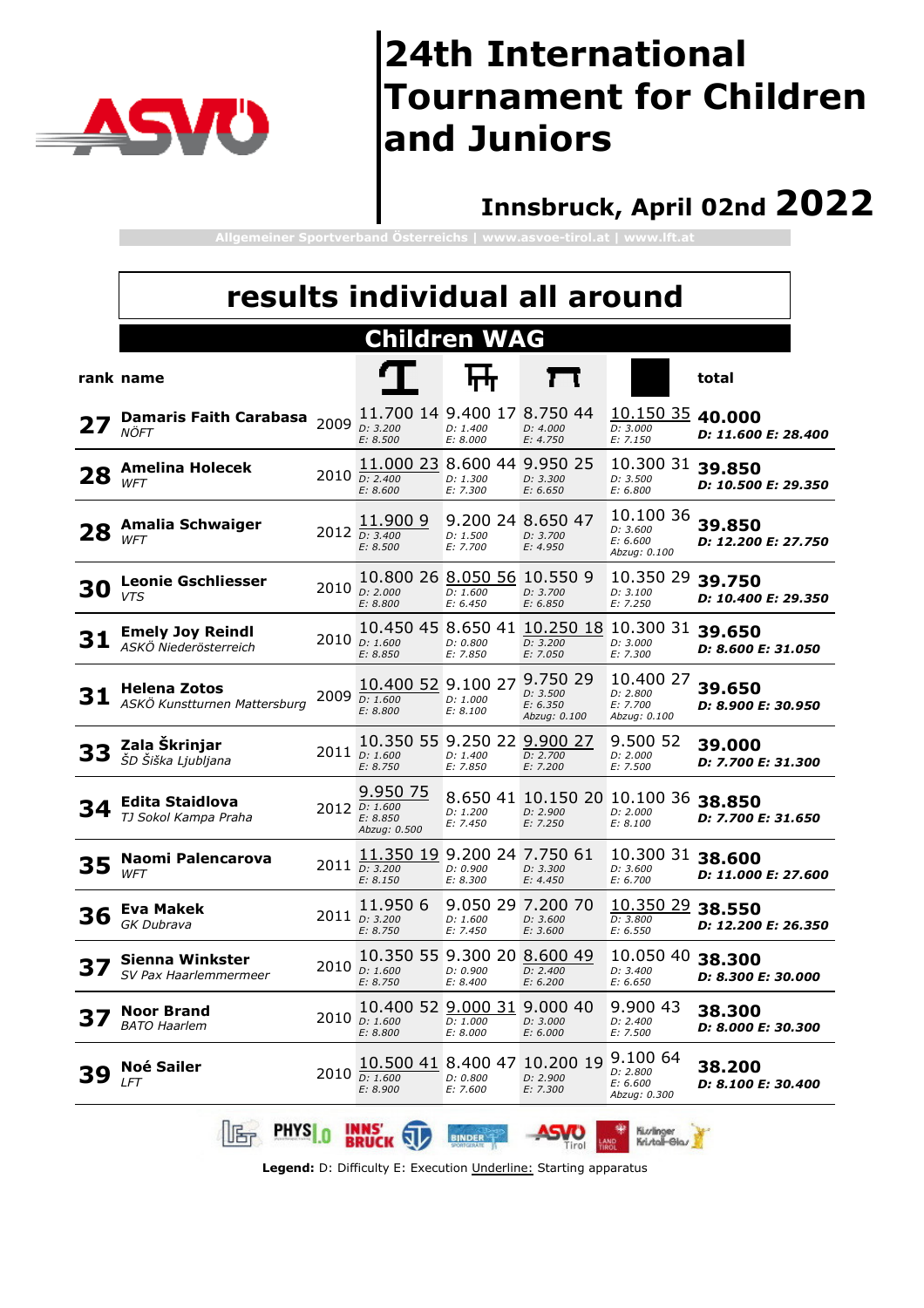

#### **Innsbruck, April 02nd 2022**

**Allgemeiner Sportverband Österreichs | www.asvoe-tirol.at | www.lft.at**

|    | results individual all around                   |      |                                                                   |                      |                                                    |                                                                      |                                            |
|----|-------------------------------------------------|------|-------------------------------------------------------------------|----------------------|----------------------------------------------------|----------------------------------------------------------------------|--------------------------------------------|
|    |                                                 |      | <b>Children WAG</b>                                               |                      |                                                    |                                                                      |                                            |
|    | rank name                                       |      |                                                                   |                      |                                                    |                                                                      | total                                      |
| 40 | <b>Natalie Prugg</b><br><b>VTS</b>              |      | 10.450 45 8.950 34 9.450 33 9.250 58<br>2010 D: 1.600<br>E: 8.850 | D: 0.900<br>E: 8.050 | D: 2.800<br>E: 6.650                               | D: 2.200<br>E: 7.050                                                 | 38.100<br><i><b>D: 7.500 E: 30.600</b></i> |
|    | Mia Bohle<br><b>VTS</b>                         | 2009 | 11.100 22 8.550 45 8.750 44 9.500 52<br>D: 2.000<br>E: 9.100      | D: 0.800<br>E: 7.750 | D: 3.000<br>E: 5.750                               | D: 2.900<br>E: 6.600                                                 | 37.900<br>D: 8.700 E: 29.200               |
|    | Hanna Karner<br><b>LFT</b>                      |      | 10.800 26 8.300 52 8.150 56<br>2009 D: 2.000<br>E: 8.800          | D: 0.800<br>E: 7.500 | D: 3.700<br>E: 4.450                               | 10.400 27<br>D: 4.000<br>E: 6.400                                    | 37.650<br><i>D: 10.500 E: 27.150</i>       |
| 43 | <b>Nelly cucek</b><br>Športni Klub Salto Koper  |      | 10.350 55 9.500 16 8.050 59<br>2010 D: 1.600<br>E: 8.750          | D: 1.600<br>E: 7.900 | D: 4.000<br>E: 4.050                               | 9.550 51<br>D: 2.700<br>E: 6.950<br>Abzug: 0.100                     | 37.450<br>D: 9.900 E: 27.650               |
| 44 | Anja Steinacher<br>LFT                          |      | 10.050 73<br>2010 D: 1.600<br>E: 8.450                            | D: 0.900<br>E: 7.850 | D: 2.700<br>E: 6.450                               | 8.750 39 9.150 38 9.400 54<br>D: 2.200<br>E: 7.200                   | 37.350<br>D: 7.400 E: 29.950               |
| 45 | Katerina Polakova<br>Gym Dobrichovice           |      | 11.800 11 7.650 62<br>2010 D: 3.200<br>E: 8.600                   | D: 1.600<br>E: 6.050 | 8.200 55<br>D: 2.300<br>E: 5.900                   | 9.600 49<br>D: 2.700<br>E: 6.900                                     | 37.250<br>D: 9.800 E: 27.450               |
| 46 | Iva Begic<br>GK Dubrava                         | 2009 | D: 3.600<br>E: 7.750                                              | D: 1.600<br>E: 6.800 | D: 3.800<br>E: 3.200                               | 11.350 19 8.400 47 7.000 71 10.450 25 37.200<br>D: 3.600<br>E: 6.850 | <i><b>D: 12.600 E: 24.600</b></i>          |
| 47 | Milyssa Chan<br><b>BATO</b> Haarlem             | 2010 | 10.250 64 9.000 31<br>D: 1.600<br>E: 8.650                        | D: 0.800<br>E: 8.200 | D: 2.400<br>E: 5.150                               | 7.550 64 9.700 44<br>D: 2.600<br>E: 7.100                            | 36.500<br><i><b>D: 7.400 E: 29.100</b></i> |
| 48 | <b>Mirabell Lobner</b><br>ASKÖ Niederösterreich |      | 10.000 74 9.250 22<br>2011 D: 1.600<br>E: 8.400                   | D: 0.900<br>E: 8.350 | 8.300 53<br>D: 2.800<br>E: 5.600<br>Abzug: 0.100   | 8.700 73<br>D: 2.200<br>E: 6.500                                     | 36.250<br><i><b>D: 7.500 E: 28.850</b></i> |
| 49 | Nija Kmetec<br><i>ŠD Studenci</i>               |      | 10.300 61 7.850 60<br>2010 D: 1.600<br>E: 8.700                   | D: 1.400<br>E: 6.450 | 8.300 53<br>D: 3.100<br>E: 5.200                   | 9.700 44<br>D: 2.600<br>E: 7.100                                     | 36.150<br>D: 8.700 E: 27.450               |
| 50 | Ula Makuc<br>ŠD Šiška Ljubljana                 |      | 10.500 41 9.000 31<br>2010 D: 1.600<br>E: 8.900                   | D: 0.800<br>E: 8.200 | 7.850 60<br>D: 2.900<br>E: 4.950                   | 8.750 72<br>D: 1.500<br>E: 7.250                                     | 36.100<br>D: 6.800 E: 29.300               |
| 50 | <b>Nura Halabieh</b><br><b>LFT</b>              |      | 9.900 79<br>$2011$ $D: 1.600$<br>E: 8.300                         | D: 0.800<br>E: 7.600 | 8.400 47 9.350 34 8.450 77<br>D: 2.600<br>E: 6.750 | D: 1.900<br>E: 6.550                                                 | 36.100<br>D: 6.900 E: 29.200               |
| 52 | <b>Chantal Hammerschmidt</b><br>WFT             | 2010 | 10.800 26 9.300 20<br>D: 1.600<br>E: 9.200                        | D: 0.800<br>E: 8.500 | 6.650 76<br>D: 3.600<br>E: 3.150<br>Abzug: 0.100   | 9.200 59<br>D: 2.800<br>E: 6.400                                     | 35.950<br>D: 8.800 E: 27.250               |
|    | <b>PHYS</b>                                     |      | <b>INNS</b>                                                       | <b>BINDER</b>        |                                                    | Kiurlinger<br>Kri./tall-Gla./                                        |                                            |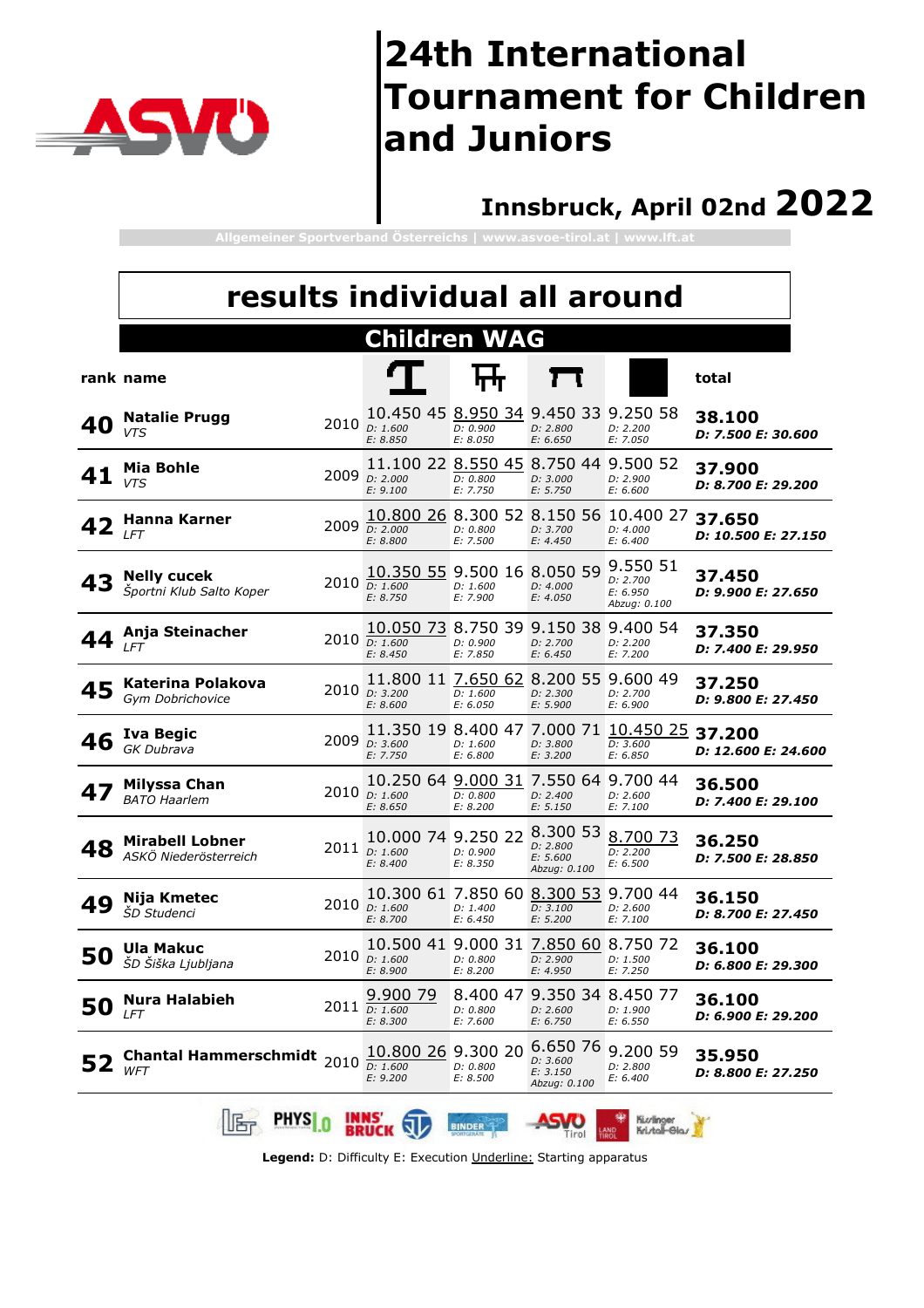

### **Innsbruck, April 02nd 2022**

**Allgemeiner Sportverband Österreichs | www.asvoe-tirol.at | www.lft.at**

|    | results individual all around                   |             |                                                              |                                           |                                                               |                                                  |                                     |
|----|-------------------------------------------------|-------------|--------------------------------------------------------------|-------------------------------------------|---------------------------------------------------------------|--------------------------------------------------|-------------------------------------|
|    |                                                 |             | <b>Children WAG</b>                                          |                                           |                                                               |                                                  |                                     |
|    | rank name                                       |             |                                                              |                                           |                                                               |                                                  | total                               |
| 52 | Sabrina Chamoun<br>SV Pax Haarlemmermeer        |             | 10.650 34 8.950 34 5.700 82<br>$2010$ $D: 1.600$<br>E: 9.050 | D: 0.900<br>E: 8.050                      | D: 2.800<br>E: 2.900                                          | 10.650 23<br>D: 3.700<br>E: 6.950                | 35.950<br>D: 9.000 E: 26.950        |
| 54 | Kenza Ben Abderrahmane<br><b>LFT</b>            |             | 9.950 75<br>2011 D: 1.600<br>E: 8.350                        | D: 0.900<br>E: 7.450                      | 8.350 51 8.800 43<br>D: 2.300<br>E: 6.500                     | 8,800 69<br>D: 2.300<br>E: 6.500                 | 35.900<br>D: 7.100 E: 28.800        |
| 55 | Elisa Lindig<br><b>LFT</b>                      |             | 10.400 52<br>2010 D: 1.600<br>E: 8.800                       | 8.250 53 8.150 56<br>D: 0.900<br>E: 7.350 | D: 1.900<br>E: 6.250                                          | 8.950 67<br>D: 2.700<br>E: 6.250                 | 35.750<br>D: 7.100 E: 28.650        |
| 56 | Iva Stampfer<br>ŠD Studenci                     |             | 10.200 66 7.450 65<br>2009 D: 1.600<br>E: 8.600              | D: 1.300<br>E: 6.150                      | 8.750 44<br>D: 3.000<br>E: 5.750                              | 9.300 56<br>D: 2.800<br>E: 6.500                 | 35.700<br>D: 8.700 E: 27.000        |
|    | Laura Walz<br>LFT                               |             | 2011 D: 1.600<br>E: 8.700                                    | D: 0.800<br>E: 5.100                      | 10.300 61 5.900 70 10.100 21 9.350 55<br>D: 2.800<br>E: 7.300 | D: 2.800<br>E: 6.550                             | 35.650<br>D: 8.000 E: 27.650        |
| 58 | Eva Rüf<br><b>VTS</b>                           |             | 10.350 55 7.250 68 8.650 47<br>2012 D: 1.600<br>E: 8.750     | D: 0.900<br>E: 6.350                      | D: 2.500<br>E: 6.150                                          | 9.300 56<br>D: 2.100<br>E: 7.200                 | 35.550<br>D: 7.100 E: 28.450        |
| 59 | Zoe Zangerl<br>LFT                              |             | 10.450 45<br>$2011$ $D: 1.600$<br>E: 8.850                   | 8.150 55<br>D: 0.800<br>E: 7.350          | 8.600 49<br>D: 3.000<br>E: 5.600                              | 8.250 79<br>D: 2.300<br>E: 5.950                 | 35.450<br>D: 7.700 E: 27.750        |
| 60 | <b>Sophie Loacker</b><br><b>VTS</b>             |             | 10.500 41 6.800 69 9.200 36<br>2011 D: 1.600<br>E: 8.900     | D: 0.800<br>E: 6.000                      | D: 2.800<br>E: 6.400                                          | 8.800 69<br>D: 2.200<br>E: 6.600                 | 35.300<br>D: 7.400 E: 27.900        |
| 60 | <b>Marie Walz</b><br>LFT                        | 2011        | 10.200 66 8.550 45 8.400 51<br>D: 1.600<br>E: 8.600          | D: 1.300<br>E: 7.250                      | D: 2.700<br>E: 5.700                                          | 8.150 81<br>D: 2.100<br>E: 6.050                 | 35.300<br>D: 7.700 E: 27.600        |
| 62 | <b>Elena Chen</b><br><b>GK Dubrava</b>          |             | 10.750 32 7.850 60 7.400 66<br>2011 D: 1.600<br>E: 9.150     | D: 1.300<br>E: 6.550                      | D: 2.100<br>E: 5.300                                          | 9.200 59<br>D: 2.400<br>E: 6.800                 | 35.200<br>D: 7.400 E: 27.800        |
| 63 | Pia Rella<br>LFT                                |             | 10.450 45<br>2010 D: 2.000<br>E: 8.450                       | 8.000 57<br>D: 0.900<br>E: 7.100          | 7.250 68<br>D: 2.700<br>E: 4.550                              | 9.200 59<br>D: 2.700<br>E: 6.500                 | 34.900<br><i>D: 8.300 E: 26.600</i> |
| 64 | <b>Viktoria Helmer</b><br>ASKÖ Niederösterreich |             | 10.200 66 7.900 58 7.650 63<br>2009 D: 1.600<br>E: 8.600     | D: 0.800<br>E: 7.100                      | D: 2.400<br>E: 5.250                                          | 9.05066<br>D: 2.700<br>E: 6.350                  | 34.800<br>D: 7.500 E: 27.300        |
| 65 | Jana Kaar<br>TULZ OÖ                            |             | 10.650 34 7.400 66 8.100 58<br>2011 D: 1.600<br>E: 9.050     | D: 0.700<br>E: 6.700                      | D: 2.800<br>E: 5.300                                          | 8.600 75<br>D: 1.700<br>E: 7.400<br>Abzug: 0.500 | 34.750<br><i>D: 6.800 E: 28.450</i> |
|    | <b>PHYS</b> 0<br>啹                              | <b>INNS</b> |                                                              | <b>BINDER</b>                             | Tirol                                                         | Kiuvlinger<br>Kri./tall-Gla./                    |                                     |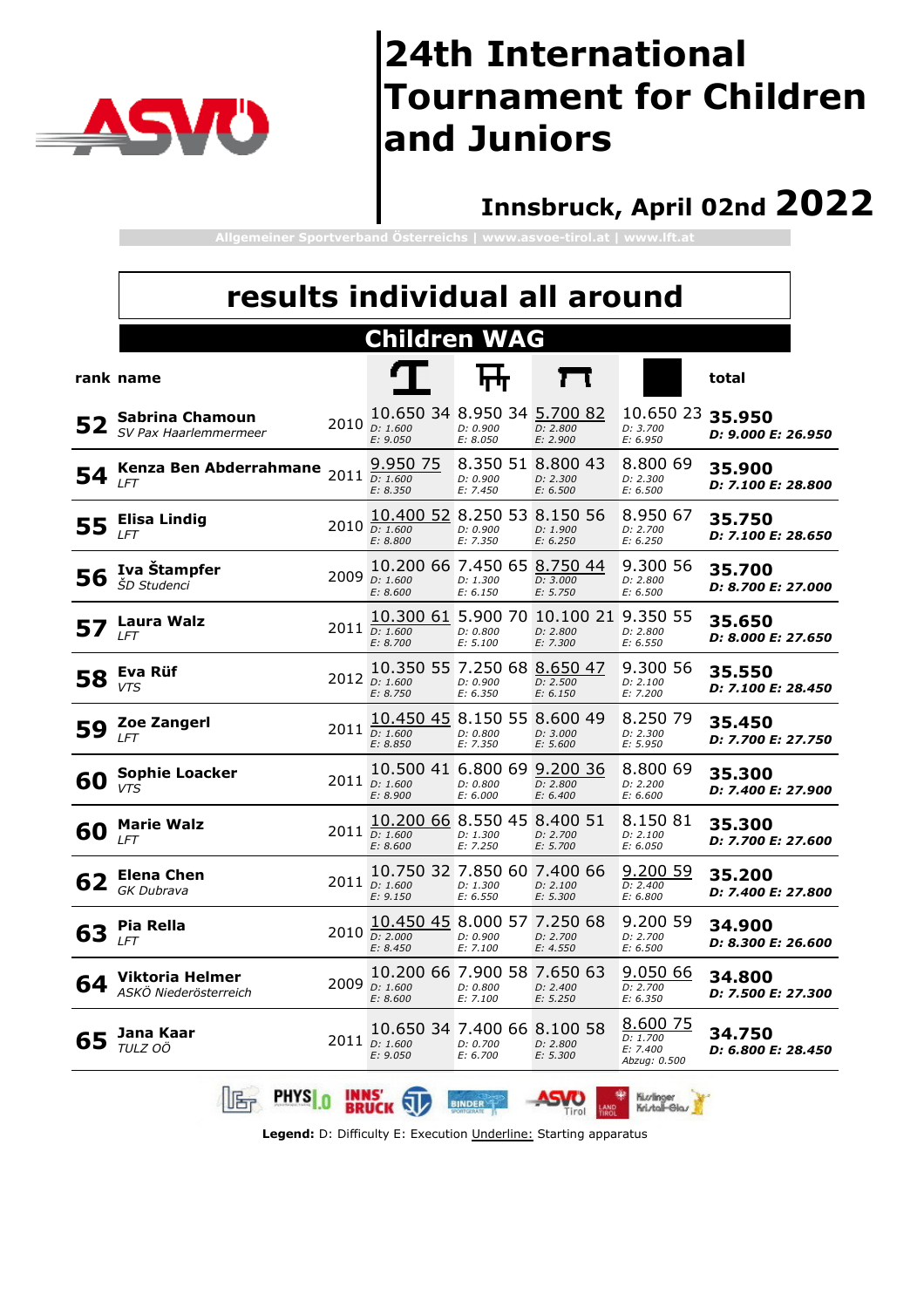

### **Innsbruck, April 02nd 2022**

**Allgemeiner Sportverband Österreichs | www.asvoe-tirol.at | www.lft.at**

|    |                                           |      | results individual all around                            |                                                  |                                                  |                                          |                               |
|----|-------------------------------------------|------|----------------------------------------------------------|--------------------------------------------------|--------------------------------------------------|------------------------------------------|-------------------------------|
|    |                                           |      |                                                          | <b>Children WAG</b>                              |                                                  |                                          |                               |
|    | rank name                                 |      |                                                          |                                                  |                                                  |                                          | total                         |
| 66 | Nuša Sterger<br><i><b>ŠD Studenci</b></i> |      | 10.650 34 7.650 62 6.400 79<br>2009 D: 2.000<br>E: 8.650 | D: 1.800<br>E: 5.850                             | D: 3.000<br>E: 3.400                             | 9.950 41<br>D: 2.500<br>E: 7.450         | 34.650<br>D: 9.300 E: 25.350  |
| 67 | <b>Lena Wallner</b><br><b>VTS</b>         |      | 10.350 55 8.650 41<br>2010 D: 1.600<br>E: 8.750          | D: 0.800<br>E: 7.850                             | 6.400 79<br>D: 2.800<br>E: 3.700<br>Abzug: 0.100 | 9.100 64<br>D: 2.300<br>E: 6.800         | 34.500<br>D: 7.500 E: 27.100  |
| 68 | Matylda Svrcková<br>SK Hradcany           |      | 9.600 82<br>2013 D: 1.600<br>E: 8.500<br>Abzug: 0.500    | 4.050 79<br>D: 0.400<br>E: 7.650<br>Abzug: 4.000 | 10.400 13<br>D: 2.600<br>E: 7.800                | 10.300 31 34.350<br>D: 1.800<br>E: 8.500 | D: 6.400 E: 32.450            |
| 69 | <b>Zoe Meier</b><br><b>VTS</b>            |      | 10.500 41<br>2010 D: 1.600<br>E: 8.900                   | 8.850 38<br>D: 0.800<br>E: 8.050                 | 5.650 83<br>D: 2.000<br>E: 3.650                 | 9.150 63<br>D: 2.200<br>E: 6.950         | 34.150<br>D: 6.600 E: 27.550  |
|    | <b>Leona Holecek</b><br>WFT               |      | 9.650 81<br>2013 D: 1.600<br>E: 8.550<br>Abzug: 0.500    | 5.100 73<br>D: 0.700<br>E: 6.400<br>Abzug: 2.000 | 9.350 34<br>D: 3.600<br>E: 5.750                 | 9.600 49<br>D: 3.100<br>E: 6.500         | 33.700<br>D: 9.000 E: 27.200  |
|    | <b>Emily Vraspírová</b><br>SK Hradcany    |      | 9.350 83<br>2013 D: 1.600<br>E: 8.250<br>Abzug: 0.500    | 5.000 74<br>D: 0.500<br>E: 6.500<br>Abzug: 2.000 | 8.850 42<br>D: 2.500<br>E: 6.350                 | 10.450 25<br>D: 1.800<br>E: 8.650        | 33.650<br>D: 6.400 E: 29.750  |
|    | Julie Bedrichová<br><b>KSG Znojmo</b>     |      | 10.950 24 7.600 64 6.100 81<br>2009 D: 2.400<br>E: 8.550 | D: 1.400<br>E: 6.200                             | D: 2.200<br>E: 3.900                             | 8.800 69<br>D: 1.900<br>E: 6.900         | 33.450<br>D: 7.900 E: 25.550  |
| 73 | Marika Nina Kovácová<br><b>KSG Znojmo</b> |      | 10.150 70 4.800 75<br>2011 D: 1.600<br>E: 8.550          | D: 0.700<br>E: 4.100                             | 9.100 39<br>D: 2.900<br>E: 6.200                 | 8.950 67<br>D: 2.500<br>E: 6.450         | 33.000<br>D: 7.700 E: 25.300  |
|    | <b>Leonie Rambert-Hoppe</b><br>TULZ OÖ    |      | 10.250 64<br>2012 <i>D:</i> 1.600<br>E: 8.650            | 5.750 71<br>D: 0.600<br>E: 7.150<br>Abzug: 2.000 | 7.000 71<br>D: 2.500<br>E: 4.500                 | 9.650 46<br>D: 2.300<br>E: 7.350         | 32.650<br>D: 7.000 E: 27.650  |
|    | Lisa Seitz<br>NÖFT                        |      | 10.100 71 7.350 67<br>2010 D: 1.600<br>E: 8.500          | D: 0.800<br>E: 6.550                             | 7.300 67<br>D: 2.800<br>E: 4.600<br>Abzug: 0.100 | 7.700 84<br>D: 2.200<br>E: 5.500         | 32.450<br>D: 7.400 E: 25.150  |
| 76 | <b>Sylvie Kapeller</b><br>SU Schweinbach  |      | 10.600 37 5.400 72 6.700 75<br>2011 D: 2.400<br>E: 8.200 | D: 0.800<br>E: 4.600                             | D: 3.000<br>E: 3.700                             | 9.200 59<br>D: 3.400<br>E: 5.800         | 31.900<br>D: 9.600 E: 22.300  |
|    | Lena Schöffl<br>SU Schweinbach            | 2009 | 10.700 33<br>D: 2.600<br>E: 8.100                        | 4.400 77<br>D: 0.600<br>E: 5.800<br>Abzug: 2.000 | 7.750 61<br>D: 3.000<br>E: 4.750                 | 8.450 77<br>D: 3.800<br>E: 4.650         | 31.300<br>D: 10.000 E: 23.300 |
|    | Jana Beck<br><b>VTS</b>                   |      | 10.300 61<br>2011 D: 1.600<br>E: 8.700                   | 3.800 80<br>D: 1.000<br>E: 2.800                 | 6.650 76<br>D: 2.600<br>E: 4.050                 | 8.650 74<br>D: 2.300<br>E: 6.350         | 29.400<br>D: 7.500 E: 21.900  |
|    | <b>PHYSI</b> n<br>lß,                     |      | <b>INNS</b>                                              | <b>BINDER</b>                                    |                                                  | Kiuvlinger<br>Kri./tall-Gla./            |                               |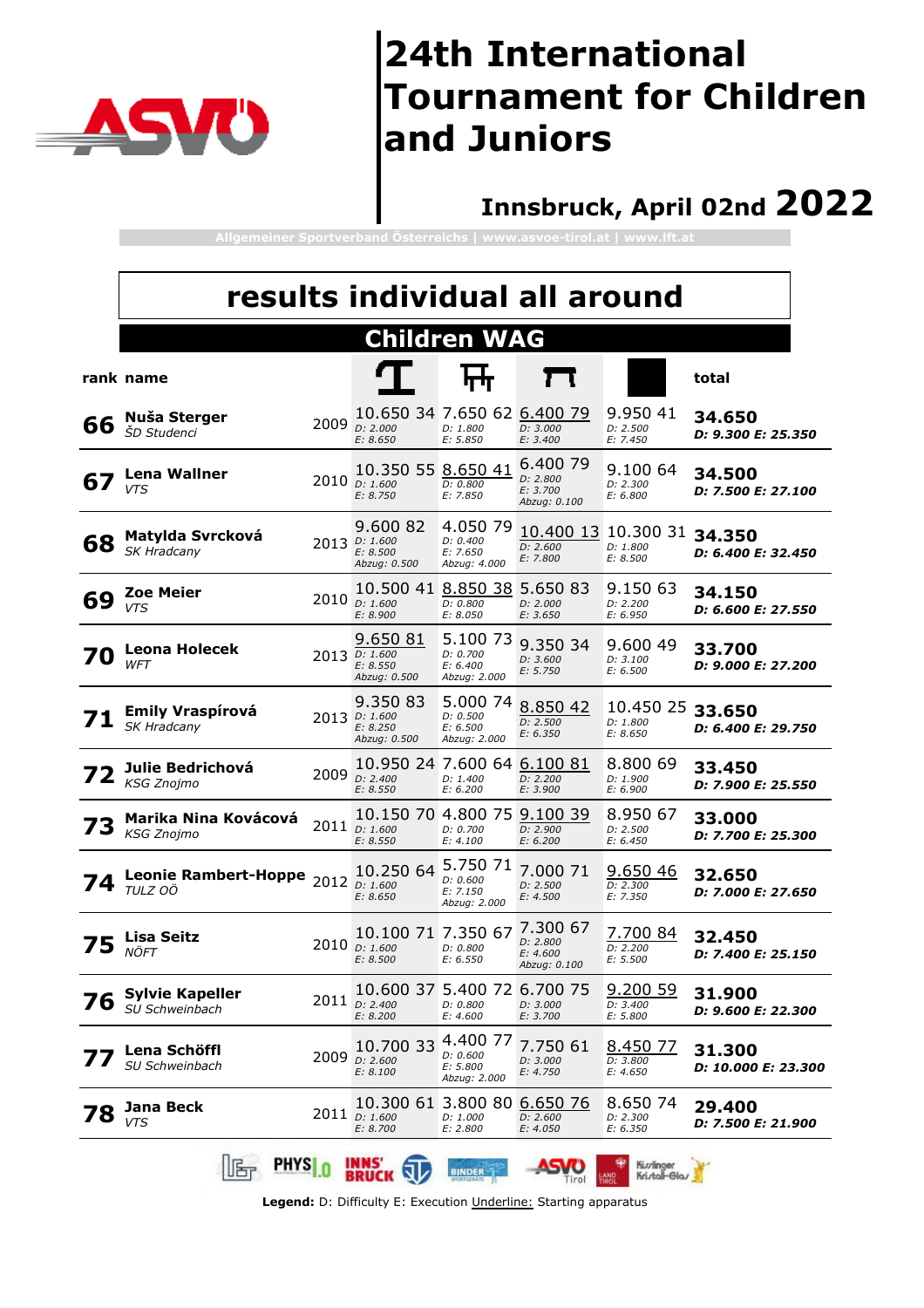

### **Innsbruck, April 02nd 2022**

**Allgemeiner Sportverband Österreichs | www.asvoe-tirol.at | www.lft.at**

|    | results individual all around          |      |                                                                                                  |                                                  |                                                    |                                           |                              |
|----|----------------------------------------|------|--------------------------------------------------------------------------------------------------|--------------------------------------------------|----------------------------------------------------|-------------------------------------------|------------------------------|
|    |                                        |      | <b>Children WAG</b>                                                                              |                                                  |                                                    |                                           |                              |
|    | rank name                              |      |                                                                                                  |                                                  | П                                                  |                                           | total                        |
|    | <b>Philippa Fenzl</b><br><b>KFT</b>    |      | 9.950 75<br>2012 D: 1.600<br>E: 8.350                                                            | 4.450 76<br>D: 0.600<br>E: 5.850<br>Abzug: 2.000 | D: 2.500<br>E: 4.400                               | 6.900 73 7.900 82<br>D: 1.400<br>E: 6.500 | 29.200<br>D: 6.100 E: 25.100 |
| 80 | <b>Emilia Bernhardt</b><br><b>ATG</b>  | 2009 | 10.100 71<br>D: 1.600<br>E: 8.500                                                                | D: 1.100<br>E: 2.050                             | 3.150 81 6.900 73 8.600 75<br>D: 2.700<br>E: 4.200 | D: 2.000<br>E: 6.600                      | 28.750<br>D: 7.400 E: 21.350 |
| 81 | Julia Pirklbauer<br>SU Schweinbach     |      | 9.900 79<br>2010 D: 1.600<br>E: 8.300                                                            | 4.100 78<br>D: 0.600<br>E: 5.500<br>Abzug: 2.000 | D: 1.800<br>E: 4.750                               | 6.550 78 7.750 83<br>D: 2.500<br>E: 5.250 | 28.300<br>D: 6.500 E: 23.800 |
| 82 | Sophie Schabetsberger<br><b>LFT</b>    |      | 9.950 75<br>2011 D: 1.600<br>E: 8.350                                                            | D: 0.800<br>E: 0.550                             | 1.350 82 7.250 68 8.250 79<br>D: 2.000<br>E: 5.250 | D: 2.100<br>E: 6.150                      | 26.800<br>D: 6.500 E: 20.300 |
| 83 | <b>Clara Hernandez</b><br>TULZ OÖ      |      | 10.800 26<br>2012 <i>D:</i> 1.600<br>E: 9.200                                                    |                                                  |                                                    | 9.650 46 20.450<br>D: 2.300<br>E: 7.350   | D: 3.900 E: 16.550           |
| 84 | Jaylee Chukwu<br>SV Pax Haarlemmermeer | 2009 |                                                                                                  |                                                  | 9.200 36<br>D: 4.000<br>E: 5.300<br>Abzug: 0.100   | 9.950 41 19.150<br>D: 3.200<br>E: 6.750   | D: 7.200 E: 12.050           |
|    |                                        |      |                                                                                                  |                                                  |                                                    |                                           |                              |
|    |                                        |      |                                                                                                  |                                                  |                                                    |                                           |                              |
|    |                                        |      |                                                                                                  |                                                  |                                                    |                                           |                              |
|    |                                        |      |                                                                                                  |                                                  |                                                    |                                           |                              |
|    |                                        |      |                                                                                                  |                                                  |                                                    |                                           |                              |
|    |                                        |      |                                                                                                  |                                                  |                                                    |                                           |                              |
|    |                                        |      |                                                                                                  |                                                  |                                                    |                                           |                              |
|    | <b>PHYSI</b>                           |      | <b>INNS'</b><br><b>PRUCK</b><br>Legend: D: Difficulty E: Execution Underline: Starting apparatus | <b>BINDER</b>                                    |                                                    | Ki.vlinge<br>Kri./toll-Gli                |                              |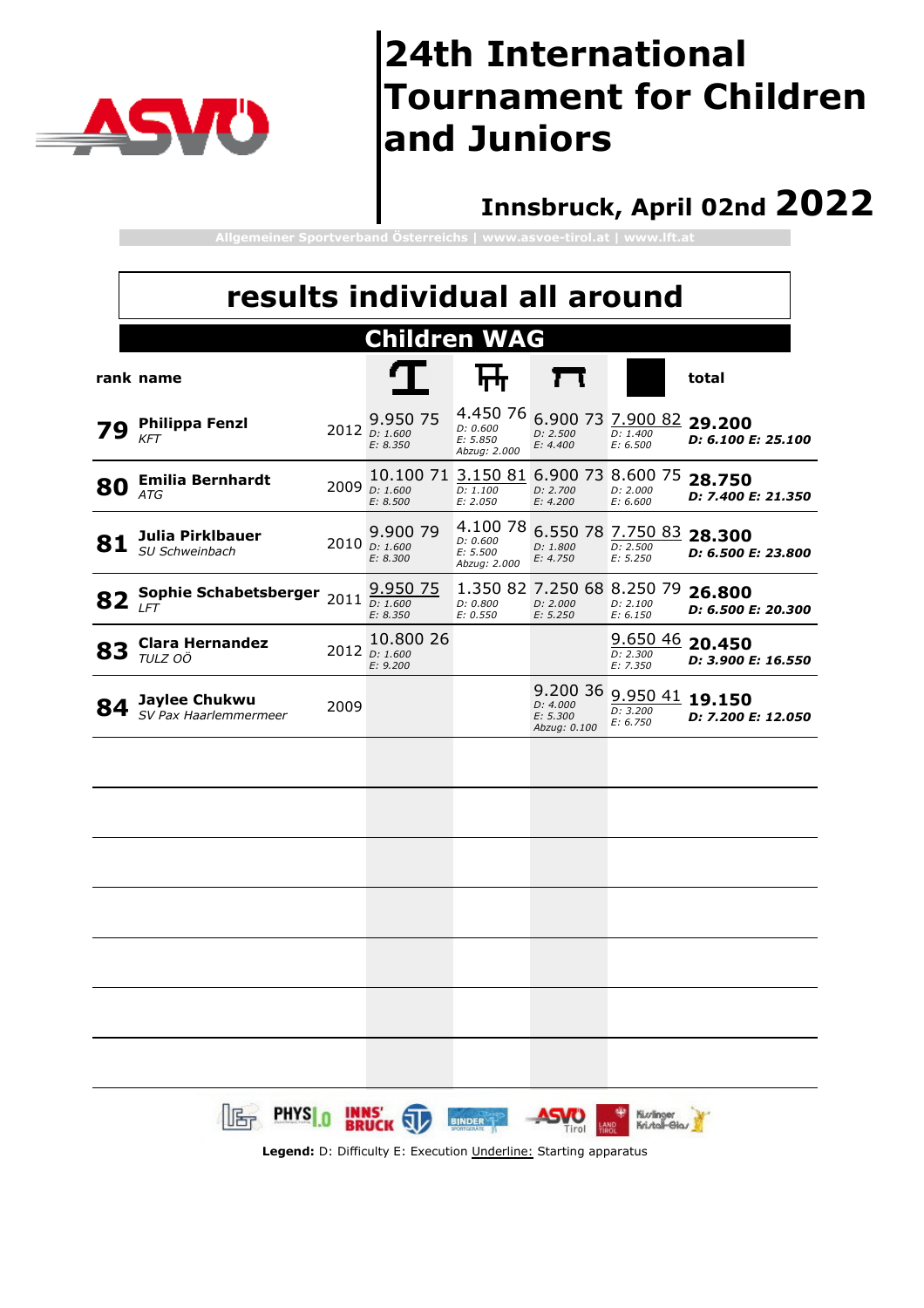

---

### **24th International Tournament for Children and Juniors**

#### **Innsbruck, April 02nd 2022**

|    | results individual all around                            |      |  |                                                                |                                                                         |                                                         |                                                                |                                            |  |  |  |  |
|----|----------------------------------------------------------|------|--|----------------------------------------------------------------|-------------------------------------------------------------------------|---------------------------------------------------------|----------------------------------------------------------------|--------------------------------------------|--|--|--|--|
|    |                                                          |      |  | Children                                                       | "Jugend                                                                 | Ш                                                       |                                                                |                                            |  |  |  |  |
|    | rank name                                                |      |  |                                                                |                                                                         |                                                         |                                                                | total                                      |  |  |  |  |
| 1  | Sophia Mikloši<br><b>Slovak Gymnastics Federation</b>    | 2011 |  | D: 6.800<br>A: 7.250<br>E: 7.350                               | 21.400 2 21.950 1<br>D: 7.900<br>A: 7.000<br>E: 7.350<br>Penalty: 0.300 | 21.550 1<br>D: 7.500<br>A: 7.000<br>E: 7.050            |                                                                | 64.900<br>D: 22.200<br>A: 21.250 E: 21.750 |  |  |  |  |
| 2  | Sofia Babcaníková<br><b>Slovak Gymnastics Federation</b> | 2011 |  | 21.600 1<br>D: 7.000<br>A: 7.150<br>E: 7.450                   | 19.800 3<br>D: 7.200<br>A: 6.600<br>E: 6.300<br>Penalty: 0.300          | 19.850 3<br>D: 5.700<br>A: 7.150<br>E: 7.000            |                                                                | 61.250<br>D: 19.900<br>A: 20.900 E: 20.750 |  |  |  |  |
| 3  | Anastasia Kalashnikova<br><b>VTS</b>                     | 2010 |  |                                                                | 20,500 2<br>D: 5.800<br>A: 7.100<br>E: 7.600                            | 19,500 4<br>D: 5.200<br>A: 7.000<br>E: 7.300            | 17.900 1<br>D: 4.400<br>A: 6.850<br>E: 6.650                   | 57.900<br>D: 15.400<br>A: 20.950 E: 21.550 |  |  |  |  |
| 4  | Sophia-Celine Nowak<br>ATG                               | 2011 |  | D: 4.800<br>A: 5.500<br>E: 5.400                               | 15.700 3 19.000 5<br>D: 6.200<br>A: 6.600<br>E: 6.200                   | 18,900 6<br>D: 5.300<br>A: 6.950<br>E: 6.650            |                                                                | 53.600<br>D: 16.300<br>A: 19.050 E: 18.250 |  |  |  |  |
| 5  | Vera Tereshchenko<br>LFT                                 | 2010 |  |                                                                | 19.050 4<br>D: 5.600<br>A: 6.600<br>E: 6.850                            | 18.8007<br>D: 4.900<br>A: 6.500<br>E: 7.400             | 15.550 5<br>D: 4.900<br>A: 5.500<br>E: 5.750<br>Penalty: 0.600 | 53.400<br>D: 15.400<br>A: 18.600 E: 20.000 |  |  |  |  |
| 6  | <b>Teodora Savic</b><br>NÖFT                             | 2010 |  |                                                                | 18.150 6<br>D: 4.900<br>A: 7.150<br>E: 6.100                            | 19.050 5<br>D: 5.600<br>A: 7.150<br>E: 6.300            | 16.050 4<br>D: 3.900<br>A: 6.650<br>E: 5.500                   | 53.250<br>D: 14.400<br>A: 20.950 E: 17.900 |  |  |  |  |
|    | Maya Buhl<br>LFT                                         | 2010 |  |                                                                | 17.3008<br>D: 4.000<br>A: 6.350<br>E: 6.950                             | 18.2008<br>D: 4.400<br>A: 6.500<br>E: 7.300             | 17.6003<br>D: 4.500<br>A: 6.250<br>E: 6.850                    | 53.100<br>D: 12.900<br>A: 19.100 E: 21.100 |  |  |  |  |
| 8  | Franziska Beisteiner<br>NÖFT                             | 2010 |  |                                                                | 17.2509<br>D: 4.200<br>A: 6.600<br>E: 6.450                             | 16.650 9<br>D: 4.600<br>A: 6.700<br>E: 5.350            | 17.700 2<br>D: 4.500<br>A: 7.100<br>E: 6.100                   | 51.600<br>D: 13.300<br>A: 20.400 E: 17.900 |  |  |  |  |
| 9  | Matilda Schuler<br><b>VTS</b>                            | 2010 |  |                                                                | 14.650 11 20.400 2<br>D: 4.000<br>A: 5.150<br>E: 5.500                  | D: 5.800<br>A: 6.750<br>E: 7.850                        | 15.250 6<br>D: 3.400<br>A: 5.650<br>E: 6.200                   | 50.300<br>D: 13.200<br>A: 17.550 E: 19.550 |  |  |  |  |
| 10 | <b>Denise Biberschick</b><br>LFT                         | 2010 |  |                                                                | 17.700 7<br>D: 3.700<br>A: 6.750<br>E: 7.250                            | 16.550 10<br>D: 4.600<br>A: 5.950<br>E: 6.000           | 14.150 7<br>D: 3.600<br>A: 5.700<br>E: 5.150<br>Penalty: 0.300 | 48.400<br>D: 11.900<br>A: 18.400 E: 18.400 |  |  |  |  |
|    | Anastasia Nazarova<br><b>ATG</b>                         | 2011 |  | 15.700 3<br>D: 3.400<br>A: 6.000<br>E: 6.600<br>Penalty: 0.300 | D: 4.500<br>A: 5.950<br>E: 5.850                                        | 16.300 10 13.300 11<br>D: 4.100<br>A: 4.350<br>E: 4.850 |                                                                | 45.300<br>D: 12.000<br>A: 16.300 E: 17.300 |  |  |  |  |





Tiroler#Tageszeitung

Unterstützt von



**Legend:** D: Difficulty A: Artistry E: Execution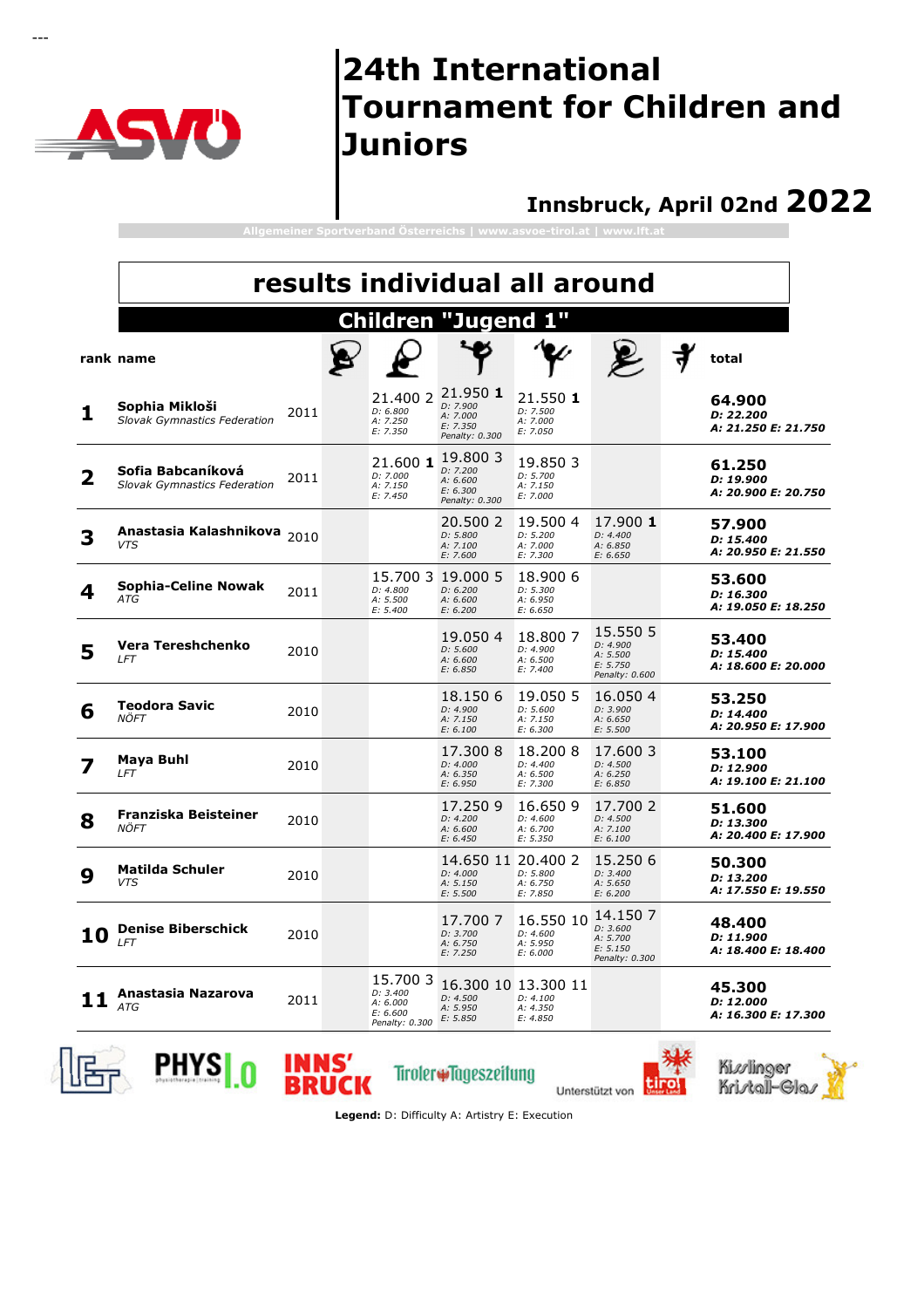

### **Innsbruck, April 02nd 2022**

**Allgemeiner Sportverband Österreichs | www.asvoe-tirol.at | www.lft.at**

|   |                                                                     |         |                                                                |                                                      |                                                            | results individual all around                    |                                           |                                      |                                  |
|---|---------------------------------------------------------------------|---------|----------------------------------------------------------------|------------------------------------------------------|------------------------------------------------------------|--------------------------------------------------|-------------------------------------------|--------------------------------------|----------------------------------|
|   |                                                                     |         |                                                                |                                                      | <b>Children MAG</b>                                        |                                                  |                                           |                                      |                                  |
|   | rank name                                                           |         |                                                                |                                                      |                                                            |                                                  |                                           |                                      | total                            |
|   | <b>Omar Ateyeh</b><br>ZTV                                           |         | 12.100 1<br>2007 D: 3.800<br>E: 8.600<br>Abzug: 0.300          | 13.100 1<br>D: 4.500<br>E: 8.600                     | 12.300<br>1<br>D: 4.200<br>E: 8.100                        | D: 4.000<br>E: 9.100                             | 13.100 1 12.050 2<br>D: 3.800<br>E: 8.250 | 10.750 3<br>D: 3.300<br>E: 7.450     | 73.400<br>D: 23.600 E:<br>50.100 |
| 2 | Julian Pitsis<br>ZTV                                                | 2008 13 | 10.700<br>D: 4.400<br>E: 6.300                                 | 9.750 15<br>D: 4.000<br>E: 5.750                     | 12.250<br>2<br>D: 3.600<br>E: 8.650                        | 11.700 5<br>D: 2.800<br>E: 8.900                 | 11,300 5<br>D: 3.700<br>E: 7.600          | 10.950 2<br>D: 3.200<br>E: 7.750     | 66.650<br>D: 21.700 E:<br>44.950 |
| 3 | <b>Sebastian Samson</b><br><b>Slovac Gymnastics</b><br>Federation   |         | 12.100 <b>1</b><br>2007 D: 3.700<br>E: 8.400                   | 10.300<br>13<br>D: 2.900<br>E: 7.400                 | 10.650<br>3<br>D: 2.500<br>E: 8.150                        | 12.000 3<br>D: 3.200<br>E: 8.800                 | 10.750<br>12<br>D: 2.400<br>E: 8.350      | 9.750 14<br>D: 1.900<br>E: 7.850     | 65.550<br>D: 16.600 E:<br>48.950 |
| 4 | <b>Lars Schlatter</b><br>ZTV                                        |         | 11.5504<br>2009 D: 3.500<br>E: 8.350<br>Abzug: 0.300           | 12.550 2<br>D: 3.900<br>E: 8.650                     | 8.550<br>22<br>D: 2.900<br>E: 5.650                        | 11.3508<br>D: 2.400<br>E: 8.950                  | 11.300 5<br>D: 3.600<br>E: 7.700          | 10.150<br>11<br>D: 2.700<br>E: 7.450 | 65.450<br>D: 19.000 E:<br>46.750 |
| 5 | <b>Ben Wolfer</b><br>ZTV                                            |         | 11.6503<br>2009 D: 3.500<br>E: 8.450<br>Abzug: 0.300           | 10.300<br>13<br>D: 3.200<br>E: 7.400<br>Abzug: 0.300 | 10.200<br>5<br>D: 2.800<br>E: 7.400                        | 11.4507<br>D: 2.400<br>E: 9.050                  | 11.450 3<br>D: 3.400<br>E: 8.050          | 10.300 8<br>D: 2.700<br>E: 7.600     | 65.350<br>D: 18.000 E:<br>47.950 |
| 6 | <b>Matej Marusic</b><br>Slovenian Federation                        |         | 11.1508<br>2007 D: 3.500<br>E: 7.950<br>Abzug: 0.300           | 9.200 17<br>D: 3.100<br>E: 6.100                     | 9.500<br>13<br>D: 2.300<br>E: 7.500<br>Abzug: 0.300        | 12.000 3<br>D: 3.200<br>E: 8.800                 | 12.300 1 10.300 8<br>D: 3.000<br>E: 9.300 | D: 3.400<br>E: 6.900                 | 64.450<br>D: 18.500 E:<br>46.550 |
|   | <b>Michael Miggitsch</b><br>KFT                                     | 2008 10 | 10.950<br>D: 3.700<br>E: 7.250                                 | 10.500<br>11<br>D: 3.000<br>E: 7.500                 | 9.800<br>11<br>D: 1.800<br>E: 8.300<br>Abzug: 0.300        | 12.350 2<br>D: 4.000<br>E: 8.650<br>Abzug: 0.300 | 10.250<br>14<br>D: 2.200<br>E: 8.050      | 10.400 6<br>D: 1.600<br>E: 8.800     | 64.250<br>D: 16.300 E:<br>48.550 |
| ୪ | <b>Sebastian Stracina</b><br><b>Slovac Gymnastics</b><br>Federation |         | 9.850 17<br>$2008$ <i>D: 3.300</i><br>E: 6.850<br>Abzug: 0.300 | 11.3504<br>D: 3.800<br>E: 7.550                      | 10.050<br>$\Omega$<br>D: 2.200<br>E: 8.150<br>Abzug: 0.300 | 11.3508<br>D: 2.400<br>E: 8.950                  | 11.200<br>10<br>D: 2.400<br>E: 8.800      | 10.000<br>13<br>D: 2.300<br>E: 7.700 | 63.800<br>D: 16.400 E:<br>48.000 |
| 9 | Quinn Müller<br>ZTV                                                 |         | 11.0009<br>2007 D: 3.800<br>E: 7.500<br>Abzug: 0.300           | 11.1006<br>D: 3.800<br>E: 7.300                      | 10.200<br>5<br>D: 3.000<br>E: 7.200                        | 11.150<br>10<br>D: 2.400<br>E: 8.750             | 9.850 16<br>D: 3.400<br>E: 6.450          | 10.250<br>10<br>D: 2.800<br>E: 7.450 | 63.550<br>D: 19.200 E:<br>44.650 |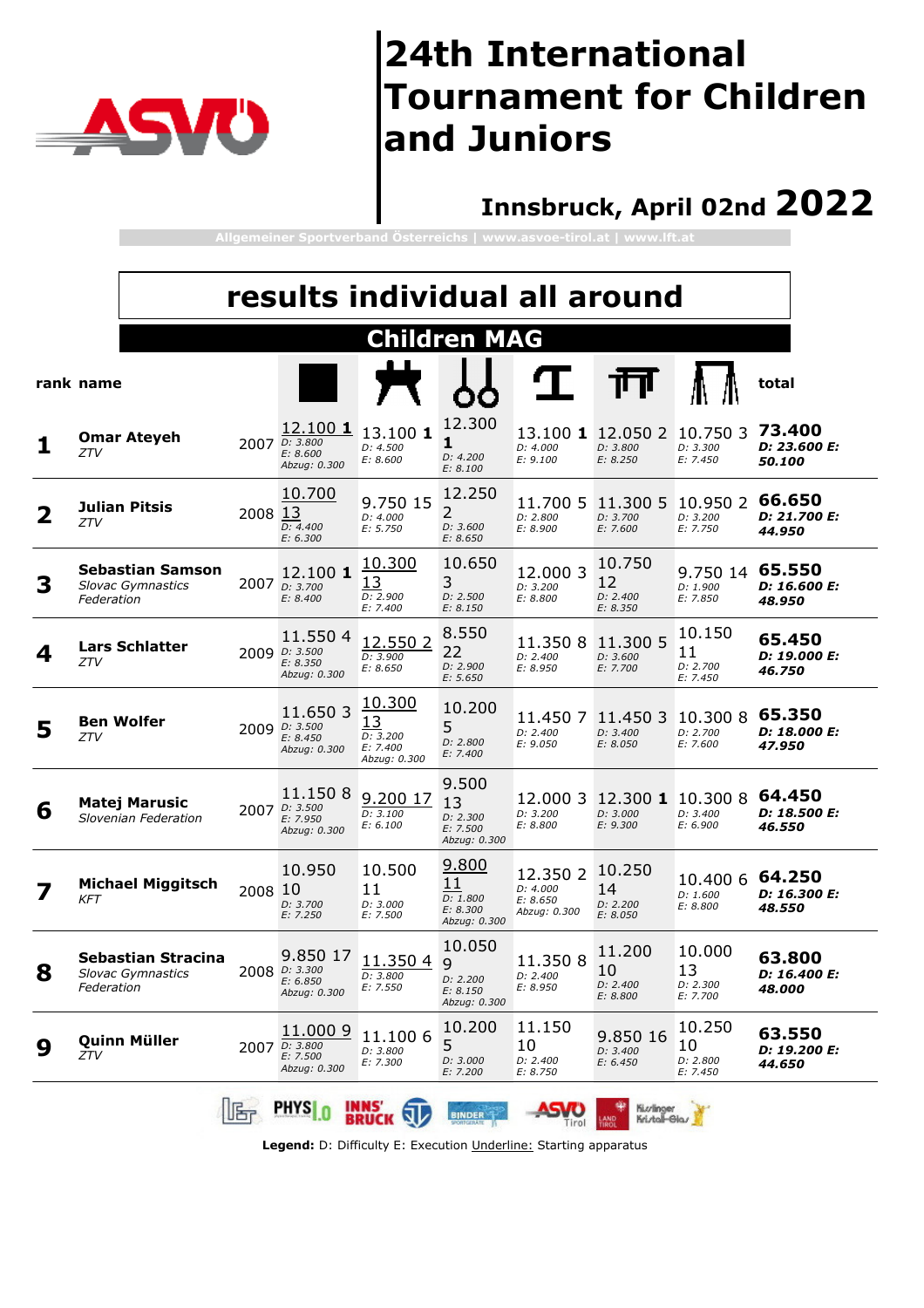

### **Innsbruck, April 02nd 2022**

**Allgemeiner Sportverband Österreichs | www.asvoe-tirol.at | www.lft.at**

|    |                        |                                                    |      |                                                                | results individual all around                    |                                                                  |                                                      |                                      |                                            |                                  |
|----|------------------------|----------------------------------------------------|------|----------------------------------------------------------------|--------------------------------------------------|------------------------------------------------------------------|------------------------------------------------------|--------------------------------------|--------------------------------------------|----------------------------------|
|    |                        |                                                    |      |                                                                | <b>Children MAG</b>                              |                                                                  |                                                      |                                      |                                            |                                  |
|    | rank name              |                                                    |      |                                                                |                                                  |                                                                  |                                                      |                                      |                                            | total                            |
| 10 | ZTV                    | <b>Lewin Doll</b>                                  | 2009 | 10.850<br>12<br>D: 3.300<br>E: 7.850<br>Abzug: 0.300           | 11.250 5<br>D: 2.200<br>E: 9.350<br>Abzug: 0.300 | 10.100<br>7<br>D: 2.600<br>E: 7.800<br>Abzug: 0.300              | 10.200<br>22<br>D: 1.600<br>E: 8.600                 | 11.2508<br>D: 2.700<br>E: 8.550      | 9.600<br>15<br>D: 2.300<br>E: 7.300        | 63.250<br>D: 14.700 E:<br>49.450 |
|    |                        | <b>Timon Sternad Hiter</b><br>Slovenian Federation |      | 11.450 5<br>2007 D: 3.400<br>E: 8.350<br>Abzug: 0.300          | 11.0507<br>D: 3.700<br>E: 7.350                  | 8.900<br>21<br>D: 2.300<br>E: 6.900<br>Abzug: 0.300              | 11.000<br>12<br>D: 2.200<br>E: 8.800                 | 9.400 18<br>D: 3.300<br>E: 6.100     | 10.700<br>4<br>D: 3.300<br>E: 7.400        | 62.500<br>D: 18.200 E:<br>44.900 |
|    |                        | Anže Zalaznik<br>ŠD Narodni dom                    |      | 11.350 7 9.150 18<br>2007 D: 3.500<br>E: 8.150<br>Abzug: 0.300 | D: 2.200<br>E: 7.250<br>Abzug: 0.300             | 10.100<br>7<br>D: 2.500<br>E: 7.900<br>Abzug: 0.300              | 11.000<br>12<br>D: 2.400<br>E: 8.600                 | 11.300 5<br>D: 2.300<br>E: 9.000     | 9.550<br>16<br>D: 2.100<br>E: 7.450        | 62.450<br>D: 15,000 E:<br>48.350 |
| 13 | Federation             | <b>Peter Kremnicky</b><br><b>Slovac Gymnastics</b> | 2007 | 10.350<br>14<br>D: 3.500<br>E: 7.150<br>Abzug: 0.300           | 11.9503<br>D: 3.800<br>E: 8.150                  | 9.350<br>15<br>D: 2.200<br>E: 7.450<br>Abzug: 0.300              | 10.650<br>16<br>D: 2.400<br>E: 8.550<br>Abzug: 0.300 | 11.2508<br>D: 2.400<br>E: 8.850      | 8.750<br>18<br>D: 1.600<br>E: 7.150        | 62.300<br>D: 15,900 E:<br>47.300 |
|    | <b>ZTV</b>             | <b>Adam Ateyeh</b>                                 |      | 9.950 16<br>2008 D: 4.100<br>E: 6.150<br>Abzug: 0.300          | 10.600<br>10<br>D: 3.100<br>E: 7.500             | 10.300<br>4<br>D: 3.100<br>E: 7.200                              | 11.550 6<br>D: 4.000<br>E: 7.650<br>Abzug: 0.100     | 10.200<br>15<br>D: 3.800<br>E: 6.400 | 8.900<br>17<br>D: 2.400<br>E: 6.500        | 61.500<br>D: 20.500 E:<br>41.400 |
| 15 | <b>Iglesias</b><br>ZTV | <b>Gabriel Borrego</b>                             | 2009 | 10,900<br>11<br>D: 3.500<br>E: 7.700<br>Abzug: 0.300           | 11.0507<br>D: 2.500<br>E: 8.850<br>Abzug: 0.300  | 9.050<br>19<br>D: 2.200<br>E: 7.150<br>Abzug: 0.300              | 10.600<br>17<br>D: 1.600<br>E: 9.000                 | 9.250 20<br>D: 3.400<br>E: 5.850     | 10.550<br>5<br>D: 2.500<br>E: 8.050        | 61.400<br>D: 15.700 E:<br>46.600 |
| 16 | ZTV                    | <b>Nick Reuling</b>                                |      | 11.400 6<br>2008 $D: 3.600$<br>E: 8.100<br>Abzug: 0.300        | 8.750 19<br>D: 2.900<br>E: 5.850                 | 8.500<br>23<br>D: 2.900<br>E: 5.900<br>Abzug: 0.300              | 10.100<br>23<br>D: 2.400<br>E: 7.700                 | 10.950<br>11<br>D: 3.700<br>E: 7.250 | 11.100<br>1<br>D: 2.700<br><i>E: 8.400</i> | 60.800<br>D: 18.200 E:<br>43.200 |
|    | ZTV                    | Luis Brandenberger                                 |      | 9.700 18<br>2008 D: 3.700<br>E: 6.300<br>Abzug: 0.300          | 10.400<br>12<br>D: 3.800<br>E: 6.600             | 9.150<br>18<br>D: 2.300<br>E: 7.150<br>Abzug: 0.300 Abzug: 0.300 | 10.450<br>19<br>D: 2.400<br>E: 8.350                 | 11.350 4<br>D: 3.500<br>E: 7.850     | 8.550<br>20<br>D: 2.500<br>E: 6.050        | 59.600<br>D: 18.200 E:<br>42.300 |
| 18 |                        | Martin Sova<br>TJ Sokol Brno I                     | 2008 | 10.350<br>14<br>D: 3.100<br>E: 7.550<br>Abzug: 0.300           | 10.6509<br>D: 2.300<br>E: 8.350                  | <u>9.250</u><br>17<br>D: 2.600<br>E: 6.950<br>Abzug: 0.300       | 10.750<br>15<br>D: 2.200<br>E: 8.550                 | 9.650 17<br>D: 2.300<br>E: 7.350     | 8.700<br>19<br>D: 2.000<br>E: 6.700        | 59.350<br>D: 14,500 E:<br>45.450 |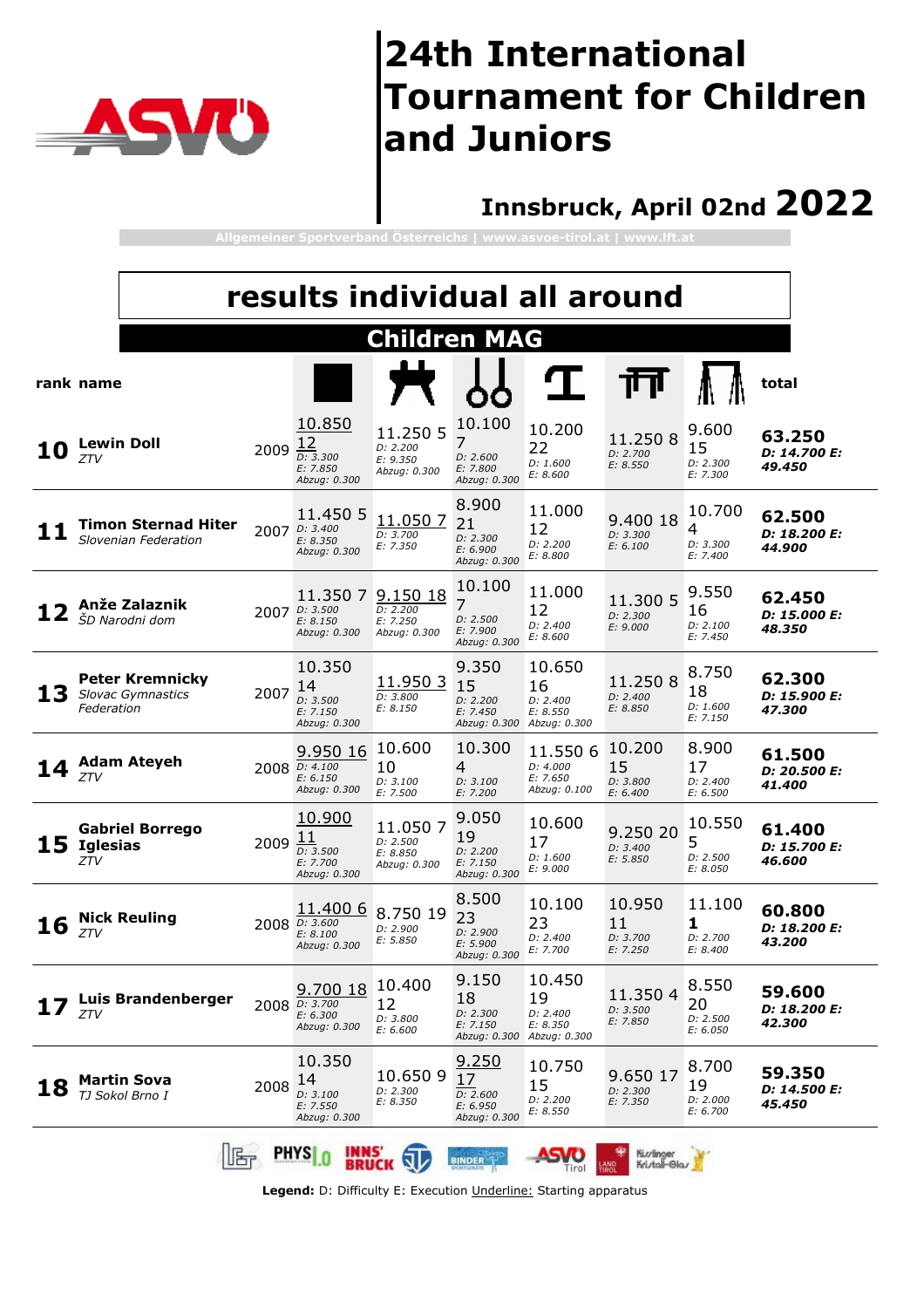

### **Innsbruck, April 02nd 2022**

**Allgemeiner Sportverband Österreichs | www.asvoe-tirol.at | www.lft.at**

|    |             |                                         |      |                                                     |                                                                  |                                                                         |                                      | results individual all around                    |                                                 |                                  |
|----|-------------|-----------------------------------------|------|-----------------------------------------------------|------------------------------------------------------------------|-------------------------------------------------------------------------|--------------------------------------|--------------------------------------------------|-------------------------------------------------|----------------------------------|
|    |             |                                         |      |                                                     |                                                                  | <b>Children MAG</b>                                                     |                                      |                                                  |                                                 |                                  |
|    | rank name   |                                         |      |                                                     |                                                                  |                                                                         |                                      |                                                  |                                                 | total                            |
|    |             | Vítezslav Pospíšil<br>TJ Sokol Brno I   | 2010 | 9.250<br>20<br>D: 3.000<br>E: 6.550                 | 8.150<br>21<br>D: 2.100<br>E: 6.350<br>Abzug: 0.300 Abzug: 0.300 | 9.650<br>12<br>D: 1.700<br>E: 8.250<br>Abzug: 0.300                     | 10.600<br>17<br>D: 1.600<br>E: 9.000 | 9.350 19<br>D: 2.200<br>E: 7.150                 | 8.500 22<br>D: 1.600<br>E: 6.900                | 55.500<br>D: 12.200 E:<br>44.200 |
| 20 | Štepán      | <b>Brandstetter</b><br>TJ Sokol Brno I  | 2009 | 8.700<br>21<br>D: 2.600<br>E: 6.400                 | 8.450<br>20<br>D: 2.100<br>E: 6.650<br>Abzug: 0.300 Abzug: 0.300 | <u>9.350</u><br>15<br>D: 1.600<br>E: 8.050<br>Abzug: 0.300 Abzug: 0.100 | 10.350<br>20<br>D: 1.600<br>E: 8.850 | 8.850 21<br>D: 2.200<br>E: 6.650                 | 8.550 20<br>D: 1.500<br>E: 7.050                | 54.250<br>D: 11.600 E:<br>43.650 |
|    | SK Hradcany | Dominik Kriz                            | 2011 | 9.300<br>19<br>D: 2.800<br>E: 8.300                 | 5.300<br>22<br>D: 2.100<br>E: 3.500<br>Abzug: 1.800 Abzug: 0.300 | 9.400<br>14<br>D: 2.300<br>E: 7.400<br>Abzug: 0.300                     | 10.800<br>14<br>D: 1.600<br>E: 9.200 | 7.950 22<br>D: 2.300<br>E: 5.650                 | 10.350 7<br>D: 1.800<br>E: 8.550                | 53.100<br>D: 12.900 E:<br>42.600 |
|    | SK Hradcany | <b>Matej Patzdirek</b>                  | 2010 |                                                     | 9.750<br>15<br>D: 2.100<br>E: 7.950<br>Abzug: 0.300              | 9.850<br>10<br>D: 2.100<br>E: 8.050<br>Abzug: 0.300                     |                                      | 10.550<br>13<br>D: 3.300<br>E: 7.250             | 10.150<br>11<br>D: 1.600<br>E: 8.550            | 40.300<br>D: 9.100 E: 31.800     |
|    |             | <b>Martin Elzner</b><br>TJ Sokol Brno I | 2010 | 8.300<br>22<br>D: 2.500<br>E: 6.100                 | 3.650<br>23<br>D: 1.400<br>E: 5.550<br>Abzug: 0.300 Abzug: 3.300 | 9.000<br>20<br>D: 1.600<br>E: 7.700<br>Abzug: 0.300                     | 10.300<br>21<br>D: 1.600<br>E: 8.700 | 6.100 24<br>D: 2.000<br>E: 5.600<br>Abzug: 1.500 | 0.00023<br>D: 0.700<br>E: 2.950<br>Abzug: 8.000 | 37.350<br>D: 9.800 E: 36.600     |
|    | ATG         | <b>Constantin Lipp</b>                  | 2008 | 8.300<br>22<br>D: 2.600<br>E: 7.500<br>Abzug: 1.800 |                                                                  | 7.250<br>24<br>D: 1.500<br>E: 7.550<br>Abzug: 1.800                     | 11.100<br>11<br>D: 2.400<br>E: 8.700 | 7.550 23<br>D: 2.100<br>E: 6.950<br>Abzug: 1.500 |                                                 | 34.200<br>D: 8.600 E: 30.700     |
|    |             |                                         |      | <b>IS PHYSI.0 INNS' WAS</b>                         |                                                                  | <b>BINDER</b>                                                           | ASVO                                 |                                                  | Kivlinger<br>Kristall-Glas                      |                                  |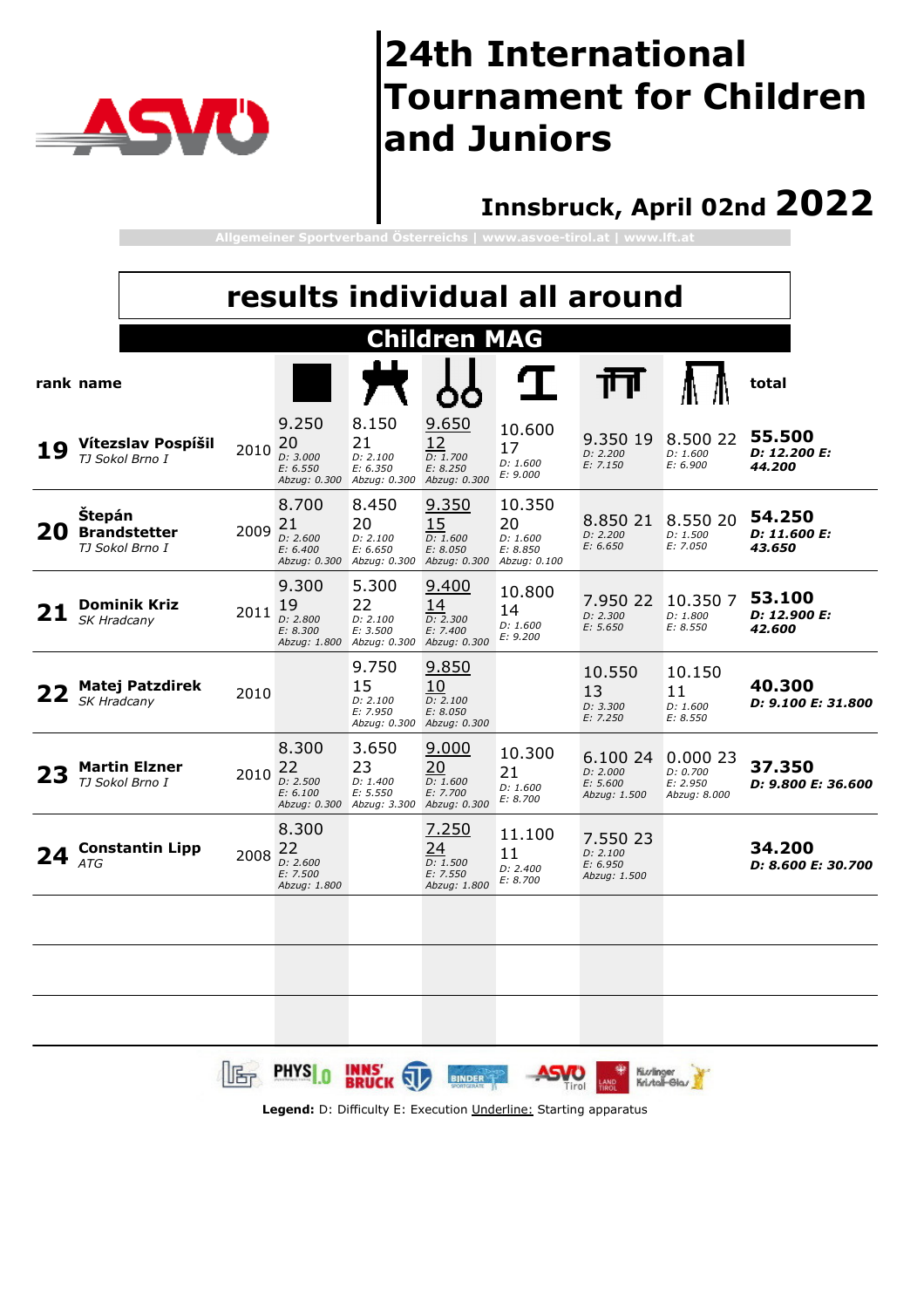

#### **Innsbruck, April 02nd 2022**

**Allgemeiner Sportverband Österreichs | www.asvoe-tirol.at | www.lft.at**

|                         | results individual all around                         |      |                                                             |                                  |                                                    |                                                     |                                      |  |  |  |  |  |
|-------------------------|-------------------------------------------------------|------|-------------------------------------------------------------|----------------------------------|----------------------------------------------------|-----------------------------------------------------|--------------------------------------|--|--|--|--|--|
|                         |                                                       |      |                                                             | <b>Juniors WAG</b>               |                                                    |                                                     |                                      |  |  |  |  |  |
|                         | rank name                                             |      |                                                             |                                  |                                                    |                                                     | total                                |  |  |  |  |  |
| 1                       | Lucia Dobrocká<br><b>Slovak Gymnastics Federation</b> |      | 12.900 1<br>2007 <i>D:</i> 3.800<br>E: 9.100                | D: 2.900<br>E: 7.650             | 10.550 3 11.500 2 11.800 2<br>D: 4.700<br>E: 6.800 | D: 4.000<br>E: 7.800                                | 46.750<br>D: 15.400 E: 31.350        |  |  |  |  |  |
| $\overline{\mathbf{2}}$ | Patricie Makovicková<br>TJ Prostejov                  | 2007 | 12.800 2<br>D: 3.800<br>E: 9.000                            | 10,300 5<br>D: 3.200<br>E: 7.100 | 11.850 1 11.600 3<br>D: 4.500<br>E: 7.350          | D: 4.400<br>E: 7.200                                | 46.550<br>D: 15.900 E: 30.650        |  |  |  |  |  |
| 3                       | Ema Baziková<br><b>Slovak Gymnastics Federation</b>   |      | 12.350 3<br>2007 D: 3.600<br>E: 8.750                       | 10.400 4<br>D: 1.700<br>E: 8.700 | 11.400 3<br>D: 3.900<br>E: 7.500                   | 10.900 6<br>D: 3.400<br>E: 7.600<br>Abzug: 0.100    | 45.050<br>D: 12.600 E: 32.550        |  |  |  |  |  |
| 4                       | <b>Rosa Schwaninger</b><br>LFT                        |      | 11.850 11 10.750 2<br>2008 $\frac{1}{D: 3.200}$<br>E: 8.650 | D: 2.400<br>E: 8.350             | 9.150 12<br>D: 4.100<br>E: 5.150<br>Abzug: 0.100   | 12.100 1<br>D: 4.000<br>E: 8.100                    | 43.850<br>D: 13.700 E: 30.250        |  |  |  |  |  |
| 5                       | <b>Valentina Perlornigg</b><br>LFT                    |      | 12.150 4<br>2007 D: 3.200<br>E: 8.950                       | D: 2.900<br>E: 8,400             | 11.300 1 8.200 18<br>D: 3.000<br>E: 5.200          | 11.2504<br>D: 3.800<br>E: 7.650<br>Abzug: 0.200     | 42.900<br>D: 12.900 E: 30.200        |  |  |  |  |  |
| 6                       | Zuzana Slezáková<br>TJ Prostejov                      |      | 11.550 15 9.800 8<br>2007 D: 3.400<br>E: 8.150              | D: 1.800<br>E: 8.000             | 11.000 5<br>D: 3.900<br>E: 7.100                   | 10.450 11<br>D: 2.900<br>E: 7.550                   | 42.800<br>D: 12.000 E: 30.800        |  |  |  |  |  |
|                         | <b>Lea Dampf</b><br>LFT                               |      | 12.050 7<br>2007 $\frac{1}{D: 3.200}$<br>E: 8.850           | D: 2.300<br>E: 6.500             | D: 3.600<br>E: 7.500                               | 8.800 11 11.100 4 10.150 13<br>D: 3.400<br>E: 6.750 | 42.100<br>D: 12.500 E: 29.600        |  |  |  |  |  |
| 8                       | Katharina Gschiel<br>ASKÖ Kunstturnen Mattersburg     |      | 12,100 6<br>2008 $_{D: 3.400}$<br>E: 8.700                  | 10.050 6<br>D: 1.600<br>E: 8.450 | 10.450 6<br>D: 3.600<br>E: 6.850                   | 9.450 19<br>D: 3.300<br>E: 6.450<br>Abzug: 0.300    | 42.050<br>D: 11.900 E: 30.450        |  |  |  |  |  |
| 9                       | Anna Taticková<br>SK Hradcany                         |      | 11.950 9<br>2008 D: 3.400<br>E: 8.550                       | 8.450 13<br>D: 2.900<br>E: 5.550 | 9.100 13<br>D: 3.600<br>E: 5.600<br>Abzug: 0.100   | 10.6507<br>D: 3.500<br>E: 7.150                     | 40.150<br>D: 13.400 E: 26.850        |  |  |  |  |  |
| 10                      | Anna Sytenska<br>TJ Sokol Kampa Praha                 |      | 11.600 14 9.700 9<br>2008 D: 3.200<br>E: 8.400              | D: 1.600<br>E: 8.100             | 9.100 13<br>D: 3.700<br>E: 5.400                   | 9.600 18<br>D: 3.200<br>E: 6.400                    | 40.000<br>D: 11.700 E: 28.300        |  |  |  |  |  |
|                         | Petra Suchankova<br>TJ Sokol Kampa Praha              |      | 11.300 16 9.850 7<br>2008 D: 3.000<br>E: 8.300              | D: 2.000<br>E: 7.850             | <u>7.350 20</u><br>D: 4.000<br>E: 3.350            | 11.050 5<br>D: 3.100<br>E: 7.950                    | 39.550<br>D: 12.100 E: 27.450        |  |  |  |  |  |
|                         | Amina Abaidi<br>SV Pax Haarlemmermeer                 | 2007 | 11.9509<br>D: 3.200<br>E: 8.750                             | 9.300 10<br>D: 2.800<br>E: 6.500 | 7.750 19<br>D: 4.700<br>E: 3.050                   | 10.000 15<br>D: 4.200<br>E: 6.200<br>Abzug: 0.400   | 39.000<br>D: 14.900 E: 24.500        |  |  |  |  |  |
|                         | <b>Valentina Frint</b><br><b>WFT</b>                  | 2008 | 11.150 20 7.850 16<br>D: 3.600<br>E: 7.550                  | D: 1.900<br>E: 5.950             | 9.800 7<br>D: 4.300<br>E: 5.500                    | 9.800 17<br>D: 3.200<br>E: 6.600                    | 38.600<br><i>D: 13.000 E: 25.600</i> |  |  |  |  |  |
|                         | <b>PHYS</b>                                           |      | <b>INNS</b><br><b>BRUCK</b>                                 | BINDER                           | Tirol                                              | Kiurlinger<br>Kristall-Glas<br>LAND<br>TIROL        |                                      |  |  |  |  |  |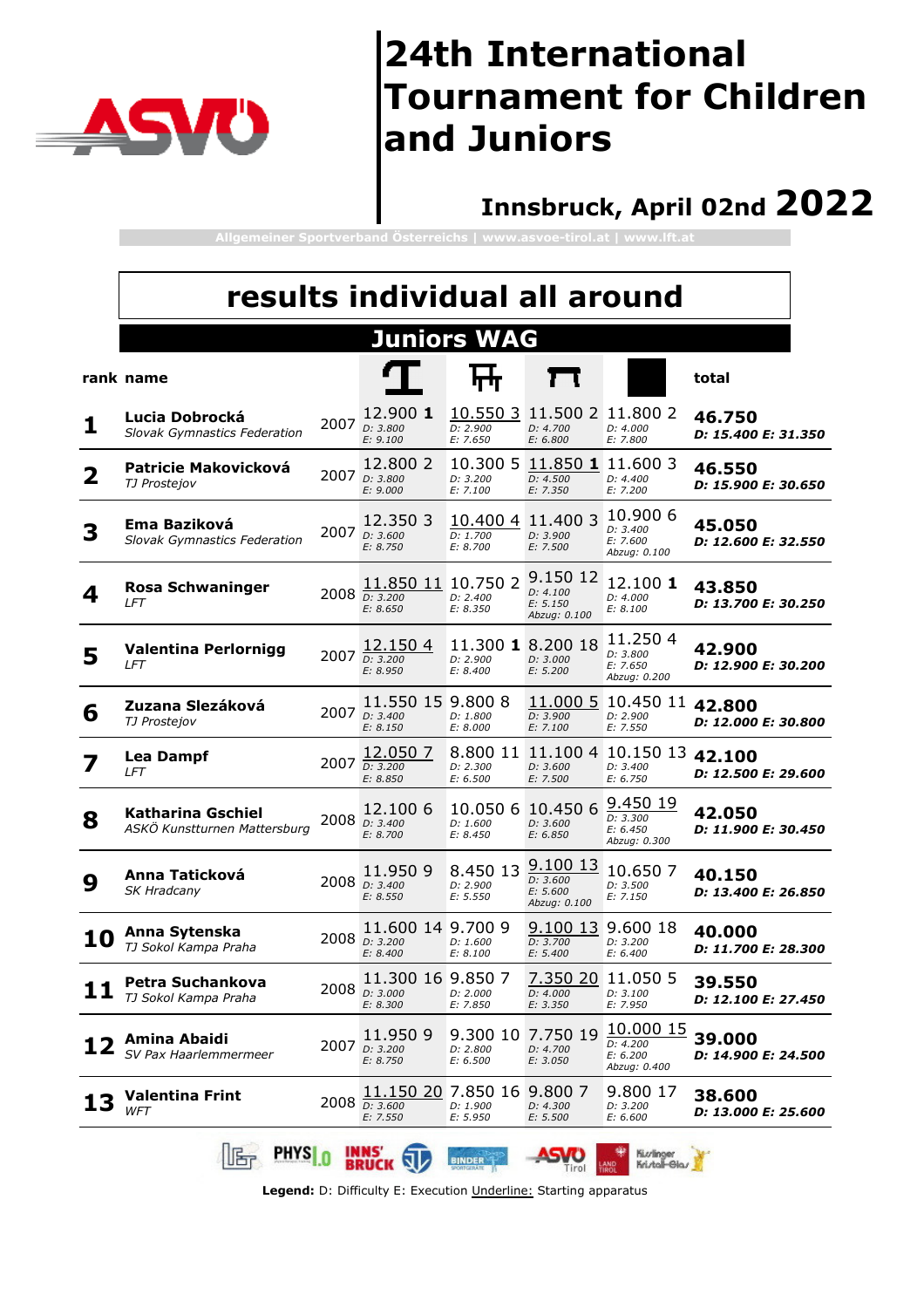

#### **Innsbruck, April 02nd 2022**

**Allgemeiner Sportverband Österreichs | www.asvoe-tirol.at | www.lft.at**

| results individual all around           |                                    |                                   |                                                                                                                                             |                                                  |                                                                                                                   |                                                                                                                                                                                                                              |  |
|-----------------------------------------|------------------------------------|-----------------------------------|---------------------------------------------------------------------------------------------------------------------------------------------|--------------------------------------------------|-------------------------------------------------------------------------------------------------------------------|------------------------------------------------------------------------------------------------------------------------------------------------------------------------------------------------------------------------------|--|
|                                         |                                    |                                   |                                                                                                                                             |                                                  |                                                                                                                   |                                                                                                                                                                                                                              |  |
|                                         |                                    |                                   |                                                                                                                                             |                                                  |                                                                                                                   | total                                                                                                                                                                                                                        |  |
| Nela Borská<br>TJ Prostejov             |                                    | 12.1504<br>E: 8.750               | D: 1.300<br>E: 6.050                                                                                                                        | D: 3.300<br>E: 5.300                             | D: 2.900<br>E: 7.600                                                                                              | 38.600<br>D: 10.900 E: 27.700                                                                                                                                                                                                |  |
| <b>Nikolina Micic</b><br>GD Zelena Jama |                                    | D: 2.600<br>E: 8.600              | D: 1.400<br>E: 6.550                                                                                                                        | D: 2.500<br>E: 6.400                             | D: 3.100<br>E: 7.250                                                                                              | 38.400<br>D: 9.600 E: 28.800                                                                                                                                                                                                 |  |
| <b>Marie Kaghofer</b><br>NÖFT           |                                    | E: 9.150                          | D: 1.600<br>E: 5.750                                                                                                                        | D: 2.700<br>E: 6.750                             | D: 3.000<br>E: 6.950                                                                                              | 37.500<br>D: 8.900 E: 28.600                                                                                                                                                                                                 |  |
| <b>Fanny Herzog</b><br>WFT              |                                    | D: 3.600<br>E: 7.600              | D: 3.500<br>E: 5.150                                                                                                                        | 6.600 22<br>D: 4.300<br>E: 2.400<br>Abzug: 0.100 | 10.600 8<br>D: 3.200<br>E: 7.400                                                                                  | 37.050<br>D: 14.600 E: 22.550                                                                                                                                                                                                |  |
| <b>Shradha Shintre</b><br><b>KFT</b>    |                                    | 11.700 12<br>D: 3.000<br>E: 8.700 | D: 0.800<br>E: 7.750<br>Abzug: 4.000                                                                                                        | 9.700 9<br>D: 3.800<br>E: 5.900                  | <u>10.600 8</u><br>D: 3.200<br>E: 7.400                                                                           | 36.550<br>D: 10.800 E: 29.750                                                                                                                                                                                                |  |
| Mia Mlakar<br><i>ŠD Studenci</i>        |                                    | E: 8.100                          | D: 1.600<br>E: 6.250                                                                                                                        | D: 2.700<br>E: 6.200                             | D: 2.700<br>E: 5.850                                                                                              | 36.000<br>D: 9.600 E: 26.400                                                                                                                                                                                                 |  |
| <b>Amelie Fuchshofer</b><br><b>ATG</b>  |                                    | D: 3.200<br>E: 8.500              | D: 0.900<br>E: 5.600                                                                                                                        | D: 2.800<br>E: 6.950                             | 8.000 24<br>D: 2.400<br>E: 5.600                                                                                  | 35.950<br>D: 9.300 E: 26.650                                                                                                                                                                                                 |  |
| Jadey Walda<br>SV Pax Haarlemmermeer    |                                    | 12.000 8<br>E: 8.800              | D: 1.300<br>E: 6.350                                                                                                                        | D: 3.500<br>E: 2.600                             | 10.050 14<br>D: 3.800<br>E: 6.350<br>Abzug: 0.100                                                                 | 35.800<br>D: 11.800 E: 24.100                                                                                                                                                                                                |  |
| <b>Laila Sabanovic</b><br>ŠD Studenci   |                                    | E: 8.650                          | D: 1.500<br>E: 6.450                                                                                                                        | D: 2.500<br>E: 4.450                             | D: 2.200<br>E: 6.900                                                                                              | 35.250<br>D: 8.800 E: 26.450                                                                                                                                                                                                 |  |
| Taja Jevdenic<br><i>ŠD Studenci</i>     |                                    | D: 2.000<br>E: 8.250              | D: 1.300<br>E: 4.850                                                                                                                        | D: 2.700<br>E: 6.650                             | D: 2.100<br>E: 6.400                                                                                              | 34.250<br><i>D: 8.100 E: 26.150</i>                                                                                                                                                                                          |  |
| <b>KSG Znoimo</b>                       |                                    | D: 2.400<br>E: 8.150              | D: 0.900<br>E: 6.950                                                                                                                        | D: 2.100<br>E: 3.950                             | D: 2.700<br>E: 6.200                                                                                              | 33.350<br>D: 8.100 E: 25.250                                                                                                                                                                                                 |  |
|                                         | rank name<br>Karolina Mia Kovácová |                                   | 2007 D: 3.400<br>2007<br>2007 <i>p</i> : 1.600<br>2007<br>2007<br>2007 $D: 2.600$<br>2007<br>2008 D: 3.200<br>2008 D: 2.600<br>2007<br>2008 | 11.200 18 8.650 12<br>4.550 24<br>10.550 23      | <b>Juniors WAG</b><br>11.700 12 6.500 22 9.750 8<br>7.650 19 6.100 23<br>11.250 17 7.950 14<br>10.250 24 6.150 23 | 7.350 20 8.600 17 10.500 10<br>11.200 18 7.950 14 8.900 15 10.350 12<br>10.750 21 7.350 20 9.450 10 9.950 16<br>10.700 22 7.850 16 8.900 15 8.550 22<br>6.950 21 9.100 20<br>9.350 11 8.500 23<br>7.850 16 6.050 24 8.900 21 |  |

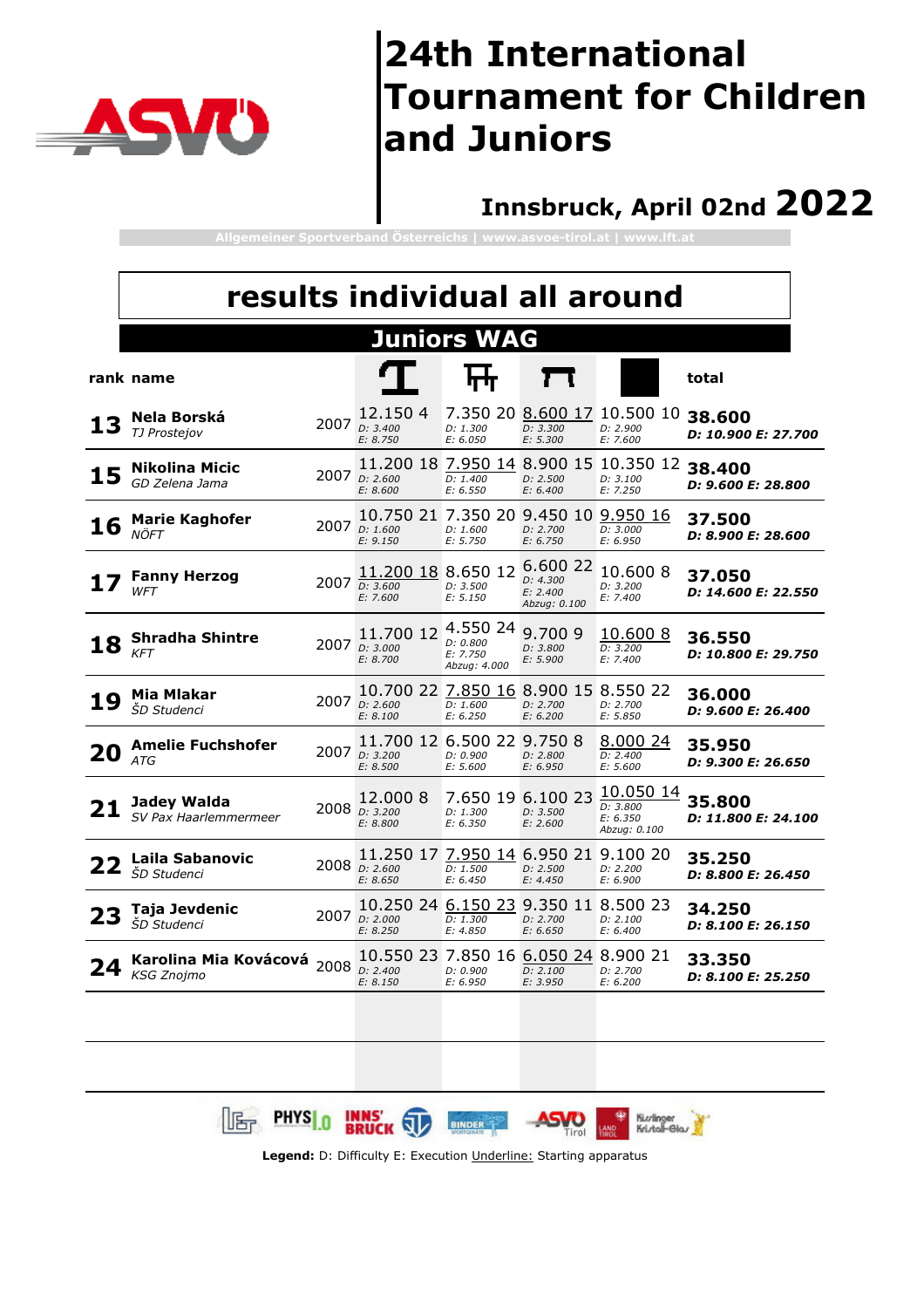

---

### **24th International Tournament for Children and Juniors**

#### **Innsbruck, April 02nd 2022**

**Allgemeiner Sportverband Österreichs | www.asvoe-tirol.at | www.lft.at**

|    | results individual all around                               |      |  |                                                                 |                                                                                        |                                                                          |                                                                |                                            |  |
|----|-------------------------------------------------------------|------|--|-----------------------------------------------------------------|----------------------------------------------------------------------------------------|--------------------------------------------------------------------------|----------------------------------------------------------------|--------------------------------------------|--|
|    |                                                             |      |  |                                                                 | <b>Juniors</b>                                                                         |                                                                          |                                                                |                                            |  |
|    | rank name                                                   |      |  |                                                                 |                                                                                        |                                                                          |                                                                | total                                      |  |
| ı  | Laura Fucelová<br>Slovak Gymnastics Federation              | 2008 |  | 25.500 1<br>D: 9.100<br>A: 8.150<br>E: 8.250                    | 25.150 1 25.650 1<br>D: 9.000<br>A: 7.850<br>E: 8.300                                  | D: 9.300<br>A: 7.950<br>E: 8.400                                         |                                                                | 76.300<br>D: 27.400<br>A: 23.950 E: 24.950 |  |
| 2  | Arina Mironskaya<br>TV Wien-Mariahilf                       | 2007 |  | 22,600 3<br>D: 8.200<br>A: 7.450<br>E: 7.550<br>Penalty: 0.600  |                                                                                        | 24.450 3<br>D: 8.200<br>A: 8.100<br>E: 8.150                             | 21.900 2<br>D: 7.600<br>A: 7.800<br>E: 6.800<br>Penalty: 0.300 | 68.950<br>D: 24.000<br>A: 23.350 E: 22.500 |  |
|    | Melina Märk<br><b>VTS</b>                                   | 2009 |  | 22,750 2<br>D: 7.000<br>A: 7.800<br>E: 7.950                    | 19,900 5<br>D: 7.300<br>A: 7.250<br>E: 5.950<br>Penalty: 0.600                         | 24.1004<br>D: 7.700<br>A: 8.200<br>E: 8.200                              |                                                                | 66.750<br>D: 22.000<br>A: 23.250 E: 22.100 |  |
|    | Sophia Cirabisi<br>LFT                                      | 2007 |  | 20.750 6<br>D: 6.800<br>A: 7.000<br>E: 6.950                    |                                                                                        | 23.300 5<br>D: 8.600<br>A: 7.800<br>E: 6.900                             | 22.050 1<br>D: 7.700<br>A: 7.300<br>E: 7.050                   | 66.100<br>D: 23.100<br>A: 22.100 E: 20.900 |  |
| 5  | Dina Mironskaya<br>TV Wien-Mariahilf                        | 2007 |  | 21.000 5<br>D: 8.100<br>A: 6.800<br>E: 6.400<br>Penalty: 0.300  |                                                                                        | 24.850 2<br>D: 8.800<br>A: 8.050<br>E: 8.000                             | 19,600 3<br>D: 6.500<br>A: 7.200<br>E: 6.200<br>Penalty: 0.300 | 65.450<br>D: 23.400<br>A: 22.050 E: 20.600 |  |
| 6  | Berenika Bujnacekova<br><b>Slovak Gymnastics Federation</b> | 2008 |  | 21.850 4<br>D: 8.000<br>A: 7.450<br>E: 6.700<br>Penalty: 0.300  | 22.300 2 19.900 9<br>D: 8.200<br>A: 7.300<br>E: 7.100<br>Penalty: 0.300 Penalty: 0.600 | D: 6.900<br>A: 7.500<br>E: 6.100                                         |                                                                | 64.050<br>D: 23.100<br>A: 22.250 E: 19.900 |  |
|    | Sophia Skamperls<br>NÖFT                                    | 2007 |  | 19,200 8<br>D: 5.700<br>A: 6.850<br>E: 6.650                    | 20.200 3<br>D: 7.500<br>A: 6.850<br>E: 5.850                                           | 21,500 7<br>D: 7.400<br>A: 7.600<br>E: 6.800<br>Penalty: 0.300           |                                                                | 60.900<br>D: 20.600<br>A: 21.300 E: 19.300 |  |
| 8  | Viktorya Da Silva<br><b>ATG</b>                             | 2008 |  | 20.150 7<br>D: 5.800<br>A: 7.150<br>E: 7.200                    | D: 5.000<br>A: 6.600<br>E: 6.250                                                       | 17.850 8 22.100 6<br>D: 7.500<br>A: 7.650<br>E: 6.950                    |                                                                | 60.100<br>D: 18.300<br>A: 21.400 E: 20.400 |  |
| 9  | Giovanna Niederbacher 2009<br><b>VTS</b>                    |      |  | 18.800 11<br>D: 6.100<br>A: 6.650<br>E: 6.350<br>Penalty: 0.300 | 20.200 3 20.950 8<br>D: 6.100<br>A: 6.900<br>E: 7.200                                  | D: 6.600<br>A: 7.400<br>E: 6.950                                         |                                                                | 59.950<br>D: 18.800<br>A: 20.950 E: 20.500 |  |
| 10 | <b>Emily Vassilev</b><br>ATG                                | 2008 |  | D: 5.800<br>A: 6.450<br>E: 6.700                                | D: 6.100<br>A: 7.100<br>E: 6.600                                                       | 18.950 10 19.800 6 19.750 10<br>D: 7.300<br>A: 6.750<br>E: 5.700         |                                                                | 58.500<br>D: 19.200<br>A: 20.300 E: 19.000 |  |
|    | <b>Iris Voithleitner</b><br><b>Sportunion ADM Linz</b>      | 2007 |  | 19.000 9<br>D: 5.300<br>A: 7.400<br>E: 6.600<br>Penalty: 0.300  |                                                                                        | 19.550 11 17.400 4<br>D: 6.500<br>A: 6.950<br>E: 6.400<br>Penalty: 0.300 | D: 4.400<br>A: 6.950<br>E: 6.350<br>Penalty: 0.300             | 55.950<br>D: 16.200<br>A: 21.300 E: 19.350 |  |



PHYS<sub>0</sub> INNS'<br>BRUC

TirolerwTageszeitung





**Legend:** D: Difficulty A: Artistry E: Execution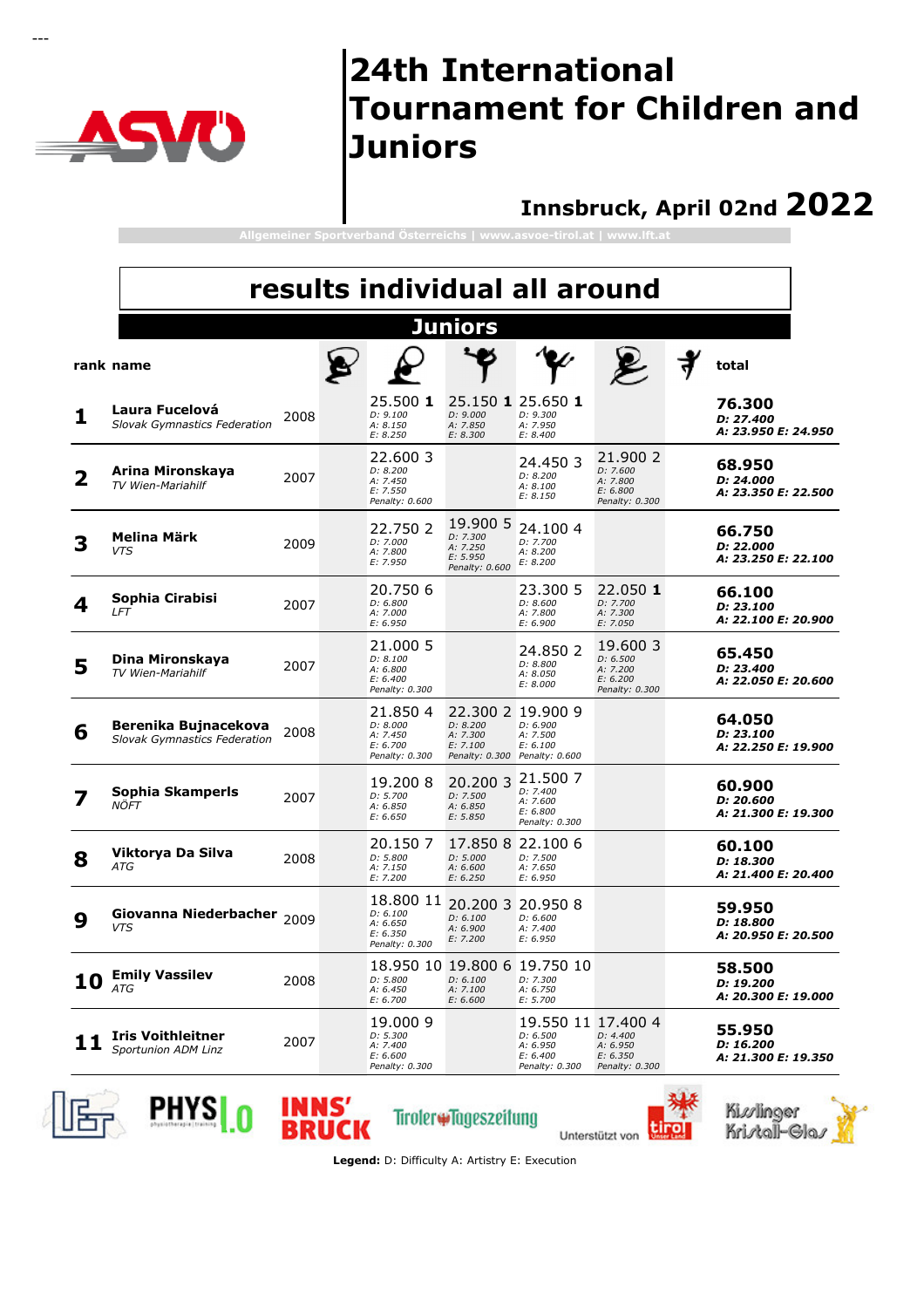

#### **Innsbruck, April 02nd 2022**

| results individual all around              |      |  |                                                        |                                                                                     |                                                    |                                                                |  |                                            |
|--------------------------------------------|------|--|--------------------------------------------------------|-------------------------------------------------------------------------------------|----------------------------------------------------|----------------------------------------------------------------|--|--------------------------------------------|
|                                            |      |  |                                                        | <b>Juniors</b>                                                                      |                                                    |                                                                |  |                                            |
| rank name                                  |      |  |                                                        |                                                                                     |                                                    |                                                                |  | total                                      |
| Lara Obermoser<br><b>Sportunion Rauris</b> | 2009 |  | 18.000 13 19.800 6<br>D: 5.000<br>A: 6.000<br>E: 7.000 | D: 5.700<br>A: 6.900<br>E: 7.200                                                    | 18.050 14<br>D: 4.900<br>A: 6.500<br>E: 6.650      |                                                                |  | 55.850<br>D: 15,600<br>A: 19.400 E: 20.850 |
| <b>Alessia Wimmer</b><br><b>LFT</b>        | 2009 |  | 17.300 15 17.800 9<br>D: 4.200<br>A: 6.300<br>E: 6.800 | D: 4.200<br>A: 6.500<br>E: 7.100                                                    | 18.700 12<br>D: 4.800<br>A: 6.850<br>E: 7.050      |                                                                |  | 53,800<br>D: 13.200<br>A: 19.650 E: 20.950 |
| <b>Anna Schroll</b><br>LFT                 | 2009 |  | D: 4.900<br>A: 6.700<br>E: 6.550                       | 18.150 12 17.400 10 18.150 13<br>D: 4.200<br>A: 6.700<br>E: 6.500                   | D: 4.600<br>A: 6.950<br>E: 6.600                   |                                                                |  | 53.700<br>D: 13.700<br>A: 20.350 E: 19.650 |
| Stella Bernau<br>Sportunion ADM Linz       | 2007 |  | 17.450 14<br>D: 4.800<br>A: 5.950<br>E: 6.700          | 16.400 11<br>D: 4.300<br>A: 6.250<br>E: 6.150<br>Penalty: 0.300                     |                                                    | 17.250 5<br>D: 4.500<br>A: 6.600<br>E: 6.450<br>Penalty: 0.300 |  | 51.100<br>D: 13.600<br>A: 18.800 E: 19.300 |
| Samantha Oswald<br><b>NÖFT</b>             | 2009 |  | D: 4.500<br>A: 6.600<br>E: 5.550<br>Penalty: 0.600     | 16.050 16 16.100 12 17.400 15<br>D: 4.600<br>A: 6.300<br>E: 5.500<br>Penalty: 0.300 | D: 5.000<br>A: 6.250<br>E: 6.450<br>Penalty: 0.300 |                                                                |  | 49.550<br>D: 14.100<br>A: 19.150 E: 17.500 |
|                                            |      |  |                                                        |                                                                                     |                                                    |                                                                |  |                                            |
|                                            |      |  |                                                        |                                                                                     |                                                    |                                                                |  |                                            |
|                                            |      |  |                                                        |                                                                                     |                                                    |                                                                |  |                                            |
|                                            |      |  |                                                        |                                                                                     |                                                    |                                                                |  |                                            |
|                                            |      |  |                                                        |                                                                                     |                                                    |                                                                |  |                                            |

PHYS<sub>0</sub>



Tiroler#Tageszeitung Unterstützt von







**Legend:** D: Difficulty A: Artistry E: Execution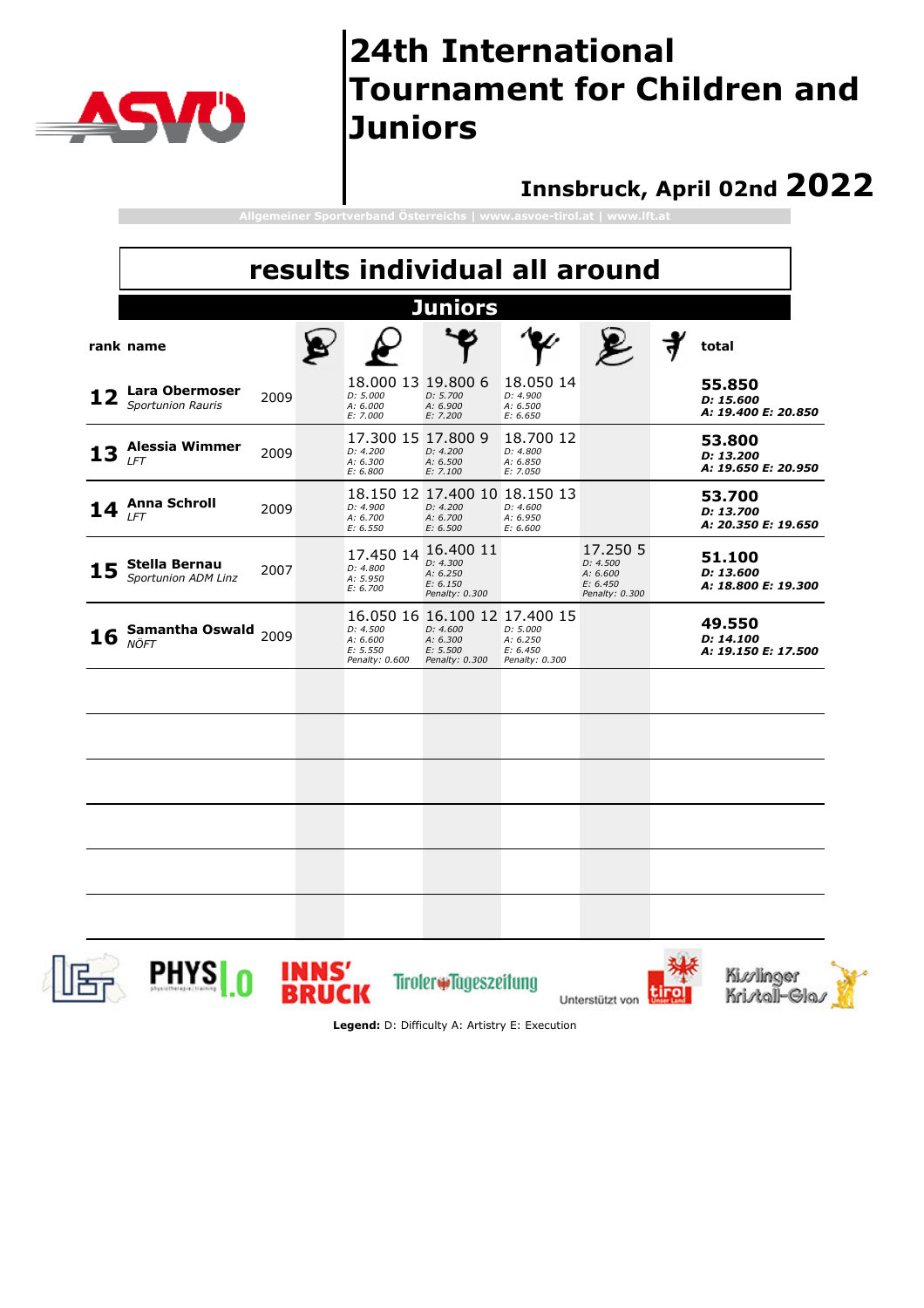

### **Innsbruck, April 02nd 2022**

**Allgemeiner Sportverband Österreichs | www.asvoe-tirol.at | www.lft.at**

|   | results individual all around |                                                  |        |                                                     |                                                  |                                                     |                                                     |                                                  |                                     |                                  |
|---|-------------------------------|--------------------------------------------------|--------|-----------------------------------------------------|--------------------------------------------------|-----------------------------------------------------|-----------------------------------------------------|--------------------------------------------------|-------------------------------------|----------------------------------|
|   |                               |                                                  |        |                                                     |                                                  | <b>Juniors MAG</b>                                  |                                                     |                                                  |                                     |                                  |
|   | rank name                     |                                                  |        |                                                     |                                                  |                                                     |                                                     | Ш                                                |                                     | total                            |
|   | ATG                           | <b>Nicolas Ivkic</b>                             | 2004 1 | 13.050<br>D: 5.000<br>E: 8.050                      | 12.550<br>3<br>D: 4.000<br>E: 8.550              | 12.850<br>1<br>D: 4.000<br>E: 8.850                 | 14.050<br>1<br>D: 4.800<br>E: 9.250                 | 12,450<br>4<br>D: 3.400<br>E: 9.050              | 12.350<br>1<br>D: 3.900<br>E: 8.450 | 77.300<br>D: 25.100 E:<br>52,200 |
|   | <b>VTS</b>                    | <b>Gino Vetter</b>                               | 2006 3 | 12.400<br>D: 4.500<br>E: 7.900                      | 12.450<br>4<br>D: 4.000<br>E: 8.450              | 12.450<br>3<br>D: 3.700<br>E: 8.750                 | 12.200<br>8<br>D: 4.800<br>E: 7.700<br>Abzug: 0.300 | 12.950<br>1<br>D: 4.200<br>E: 8.750              | 12.050<br>3<br>D: 3.800<br>E: 8.250 | 74.500<br>D: 25.000 E:<br>49.800 |
| 3 | <b>VTS</b>                    | <b>David Bickel</b>                              | 2004 5 | 12.150<br>D: 4.800<br>E: 7.350                      | 11.800<br>7<br>D: 3.900<br>E: 7.900              | 12.550<br>2<br>D: 4.200<br>E: 8.350                 | 13.150<br>3<br>D: 4.000<br>E: 9.150                 | 12.400<br>5<br>D: 3.500<br>E: 8.900              | 11.950<br>4<br>D: 3.600<br>E: 8.350 | 74.000<br>D: 24.000 E:<br>50.000 |
| 4 | Federation                    | <b>Oliver Kasala</b><br><b>Slovak Gymnastics</b> | 2004   | 11.850<br>6<br>D: 4.000<br>E: 7.950<br>Abzug: 0.100 | 12.600<br>$\overline{2}$<br>D: 4.300<br>E: 8.300 | 12,250<br>5<br>D: 4.100<br>E: 8.150                 | 13.300<br>2<br>D: 4.000<br>E: 9.300                 | 12.550<br>3<br>D: 3.600<br>E: 8.950              | 10.950<br>5<br>D: 3.600<br>E: 7.350 | 73.500<br>D: 23.600 E:<br>50.000 |
| 5 |                               | <b>Alfred Schwaiger</b><br>Penzing Hietzinger TV | 2006 4 | 12.250<br>D: 4.200<br>E: 8.050                      | 12.050<br>5<br>D: 4.300<br>E: 7.750              | 12.350<br>4<br>D: 4.100<br>E: 8.250                 | 11.300<br>9<br>D: 4.000<br>E: 7.600<br>Abzug: 0.300 | 12.300<br>6<br>D: 4.100<br>E: 8.200              | 12.150<br>2<br>D: 3.900<br>E: 8.250 | 72.400<br>D: 24.600 E:<br>48.100 |
| 6 | <b>VTS</b>                    | <b>Matteo Fraisl</b>                             | 2006 2 | 12.600<br>D: 4.600<br>E: 8.000                      | 12.000<br>6<br>D: 3.600<br>E: 8.400              | 11.350<br>6<br>D: 3.600<br>E: 7.750                 | 12.900<br>5<br>D: 4.000<br>E: 8.900                 | 12.800<br>2<br>D: 3.900<br>E: 8.900              | 10.250<br>6<br>D: 3.500<br>E: 6.750 | 71.900<br>D: 23.200 E:<br>48.700 |
| 7 | NÖFT                          | <b>Bruno Baccolini</b>                           | 2004 8 | 11.750<br>D: 3.800<br>E: 7.950                      | 10.150<br>9<br>D: 3.100<br>E: 7.050              | 10.800<br>7<br>D: 3.700<br>E: 7.100                 | 12.550<br>7<br>D: 4.000<br>E: 8.550                 | 11.800<br>8<br>D: 3.300<br>E: 8.500              | 9.900 8<br>D: 3.300<br>E: 6.600     | 66.950<br>D: 21.200 E:<br>45.750 |
| ŏ | Federation                    | <b>Peter Vidricko</b><br>Slovak Gymnastics       | 2005 6 | 11.850<br>D: 3.900<br>E: 7.950                      | 9.200<br>10<br>D: 3.400<br>E: 5.800              | 10.450<br>8<br>D: 2.800<br>E: 7.950<br>Abzug: 0.300 | 13.150<br>3<br>D: 4.000<br>E: 9.250<br>Abzug: 0.100 | 11.950<br>$\overline{7}$<br>D: 3.300<br>E: 8.650 | 9.950 7<br>D: 3.200<br>E: 6.750     | 66.550<br>D: 20.600 E:<br>46.350 |
| 9 | TJ Prostejov                  | <b>Adam Nosek</b>                                | 2006 9 | 10.650<br>D: 3.300<br>E: 7.350                      | 8.200<br>11<br>D: 2.300<br>E: 5.900              | 9.2509<br>D: 2.700<br>E: 6.850<br>Abzug: 0.300      | 12.800<br>6<br>D: 4.000<br>E: 8.800                 | 11.350<br>9<br>D: 2.400<br>E: 8.950              | 9.150<br>10<br>D: 3.200<br>E: 5.950 | 61.400<br>D: 17.900 E:<br>43.800 |
|   |                               |                                                  |        | <b>PHYS</b> 0<br><b>INNS'</b>                       | <b>BRUCK</b>                                     | <b>BINDER</b>                                       | Tirol                                               | Ki.v/linger<br>Kristal-Glas                      |                                     |                                  |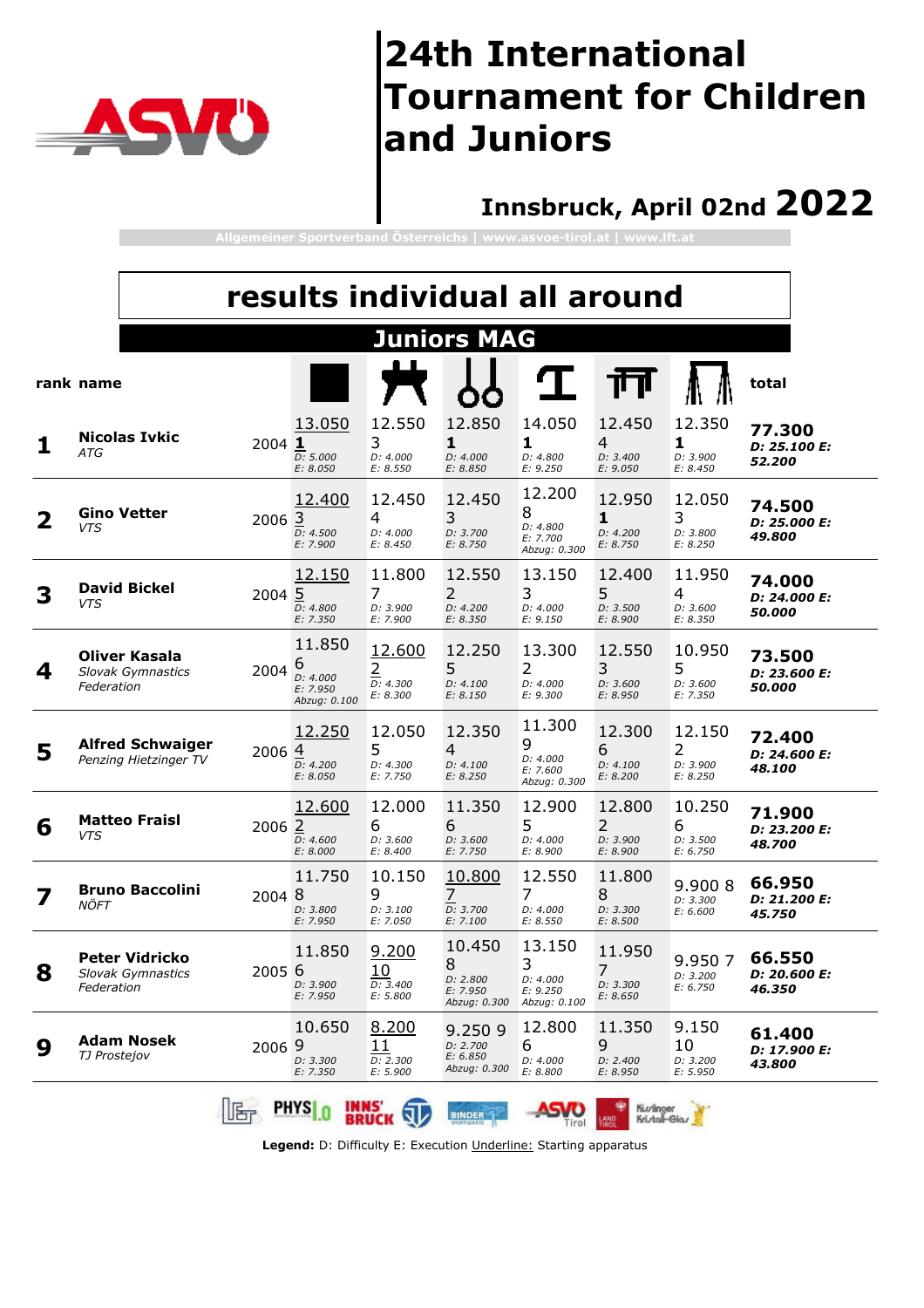

#### **Innsbruck, April 02nd 2022**

**Allgemeiner Sportverband Österreichs | www.asvoe-tirol.at | www.lft.at**

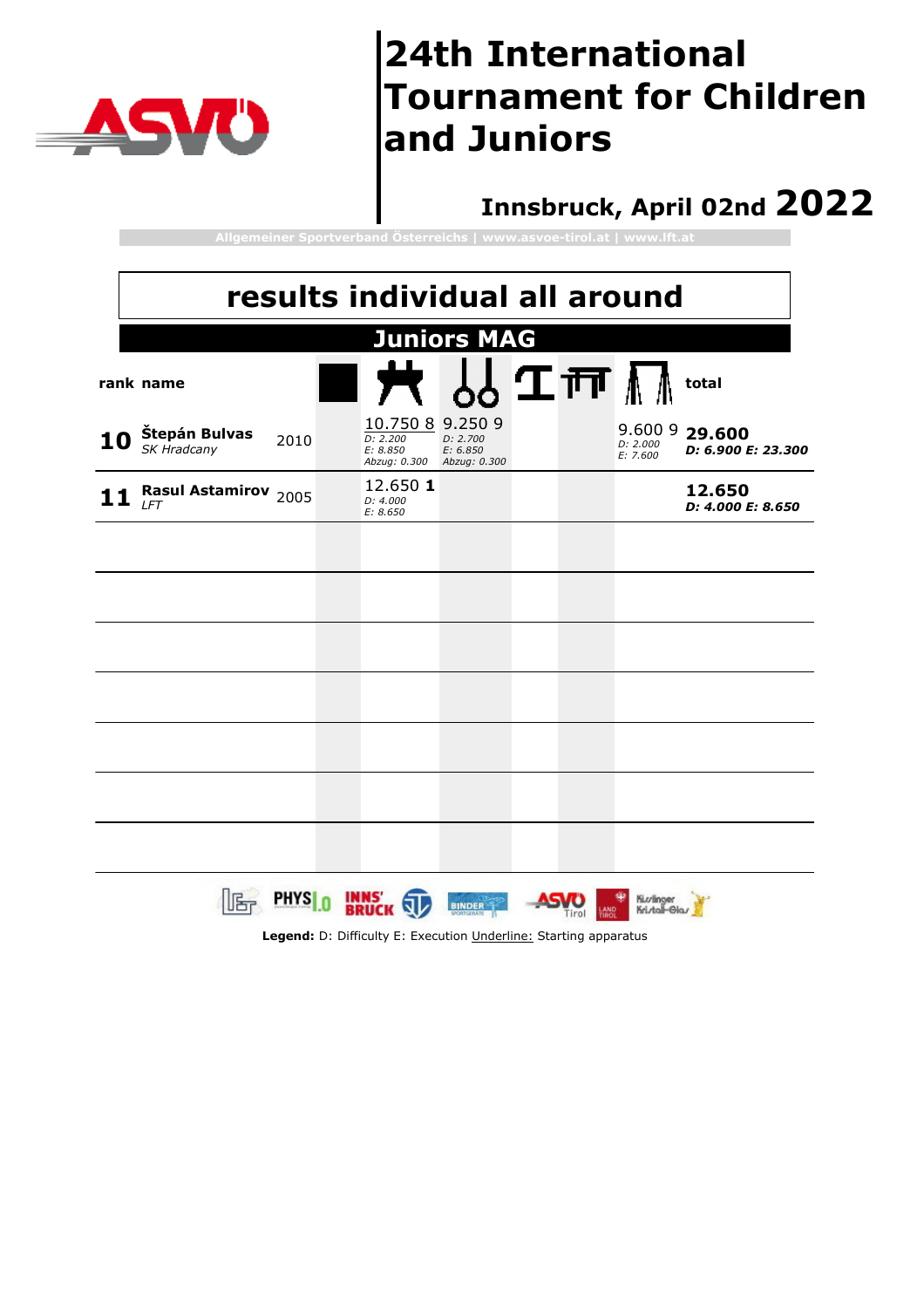

02.April 2022, Innsbruck

|                      | Nela OSTRIHONOVá       | Children WAG 1.              | 25   |            |
|----------------------|------------------------|------------------------------|------|------------|
|                      | Sophia MIKLOŠI         | Children "Jugend 1"<br>RG 1. | 25   |            |
|                      | Lucia DOBROCKá         | Juniors WAG 1.               | 25   |            |
|                      | Lucia PILIAROVA        | Children WAG 2.              | 20   |            |
| 1 Slovakia           | Sebastian SAMSON       | Children MAG 3.              | 15   | 110 points |
|                      | Ema BAZIKOVá           | Juniors WAG 3.               | (15) |            |
|                      | Oliver KASALA          | Juniors MAG 4.               | (14) |            |
|                      | Berenika BUJNACEKOVA   | Juniors RG 6.                | (12) |            |
|                      | Peter VIDRICKO         | Juniors MAG 8.               | (10) |            |
|                      | Peter KREMNICKY        | Children MAG 13.             | (5)  |            |
|                      | Nicolas IVKIC          | Juniors MAG 1.               | 25   |            |
|                      | Arina MIRONSKAYA       | Juniors RG 2.                | 20   |            |
|                      | Anastasia KALASHNIKOVA | Children "Jugend 1"<br>RG 3. | 15   |            |
|                      | Larissa SZANWALD       | Children WAG 4.              | 14   |            |
| 2 ASVÖ               | Alfred SCHWAIGER       | Juniors MAG 5.               | 13   | 87 points  |
|                      | Valentina PERLORNIGG   | Juniors WAG 5.               | (13) |            |
|                      | Lea DAMPF              | Juniors WAG 7.               | (11) |            |
|                      | Constantin LIPP        | Children MAG 24.             | (0)  |            |
|                      | Hanna KARNER           | Children WAG 42.             | (0)  |            |
|                      | Laura FUCELOVá         | Juniors RG 1.                | 25   |            |
| <b>3</b> Slovakia II | Sofia BABCANíKOVá      | Children "Jugend 1" RG<br>2. | 20   |            |
|                      | Lilly MURÍNOVá         | Children WAG 6.              | 12   | 67 points  |
|                      | Sebastian STRACINA     | Children MAG 8.              | 10   |            |
|                      |                        |                              |      |            |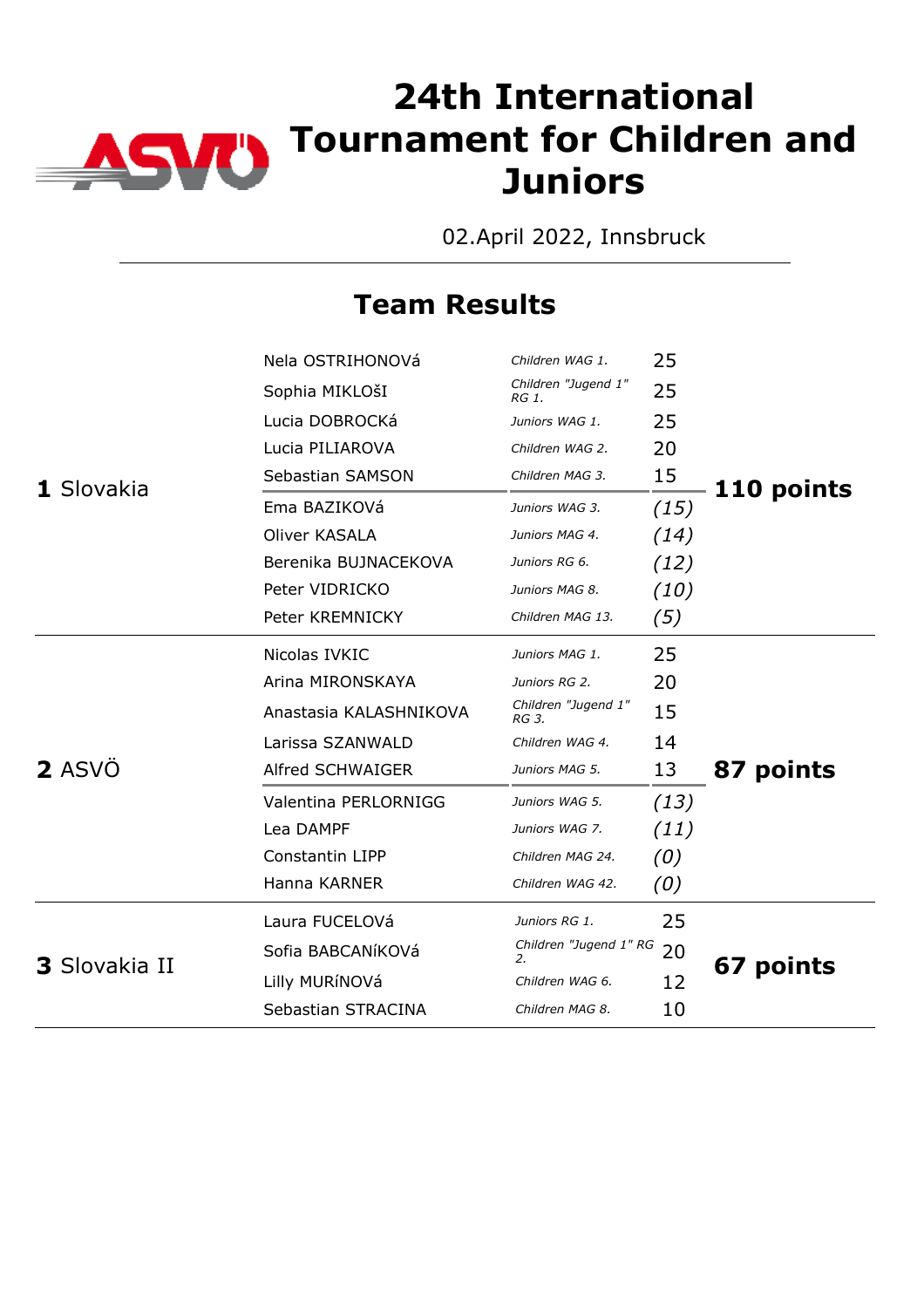

02.April 2022, Innsbruck

|                                                                                                                                                                                                                                                                                                                          | <b>Gino VETTER</b> | Juniors MAG 2.               | 20  |           |  |
|--------------------------------------------------------------------------------------------------------------------------------------------------------------------------------------------------------------------------------------------------------------------------------------------------------------------------|--------------------|------------------------------|-----|-----------|--|
|                                                                                                                                                                                                                                                                                                                          | David BICKEL       | Juniors MAG 3.               | 15  |           |  |
|                                                                                                                                                                                                                                                                                                                          | Melina MäRK        | Juniors RG 3.                | 15  |           |  |
| 4 Vorarlberg                                                                                                                                                                                                                                                                                                             | Matteo FRAISL      | Juniors MAG 6.               | 12  | 59 points |  |
|                                                                                                                                                                                                                                                                                                                          | Matilda SCHULER    | Children "Jugend 1"<br>RG 9. | 9   |           |  |
|                                                                                                                                                                                                                                                                                                                          | Leonie GSCHLIESSER | Children WAG 30.             | (0) |           |  |
|                                                                                                                                                                                                                                                                                                                          | Mia BOHLE          | Children WAG 41.             | (0) |           |  |
|                                                                                                                                                                                                                                                                                                                          | Rosa SCHWANINGER   | Juniors WAG 4.               | 14  |           |  |
|                                                                                                                                                                                                                                                                                                                          | Sophia CIRABISI    | Juniors RG 4.                | 14  |           |  |
|                                                                                                                                                                                                                                                                                                                          | Maya BUHL          | Children "Jugend 1"<br>RG 7. | 11  |           |  |
| <b>5</b> Tirol I                                                                                                                                                                                                                                                                                                         | Rasul ASTAMIROV    | Juniors MAG 11.              | 7   | 46 points |  |
|                                                                                                                                                                                                                                                                                                                          | Laura WALZ         | Children WAG 57.             | 0   |           |  |
|                                                                                                                                                                                                                                                                                                                          | Leonie STJEPANOVIC | Juniors WAG 0.               | (0) |           |  |
| Maria STRIGL<br>Children WAG 20.<br><b>Bruno BACCOLINI</b><br>Juniors MAG 7.<br>Sophia SKAMPERLS<br>Juniors RG 7.<br>Children "Jugend 1"<br>Franziska BEISTEINER<br>RG 8.<br>6 Niederösterreich<br>Marie KAGHOFER<br>Juniors WAG 16.<br>Lorena HANDLER<br>Children WAG 21.<br>Damaris Faith CARABASA<br>Children WAG 27. | (0)                |                              |     |           |  |
|                                                                                                                                                                                                                                                                                                                          |                    |                              | 11  |           |  |
|                                                                                                                                                                                                                                                                                                                          |                    |                              | 11  |           |  |
|                                                                                                                                                                                                                                                                                                                          |                    |                              | 10  | 34 points |  |
|                                                                                                                                                                                                                                                                                                                          |                    |                              | 2   |           |  |
|                                                                                                                                                                                                                                                                                                                          |                    |                              | 0   |           |  |
|                                                                                                                                                                                                                                                                                                                          |                    |                              | (0) |           |  |
|                                                                                                                                                                                                                                                                                                                          | Omar ATEYEH        | Children MAG 1.              | 25  |           |  |
| <b>7</b> Switzerland                                                                                                                                                                                                                                                                                                     | Adam ATEYEH        | Children MAG 14.             | 4   | 29 points |  |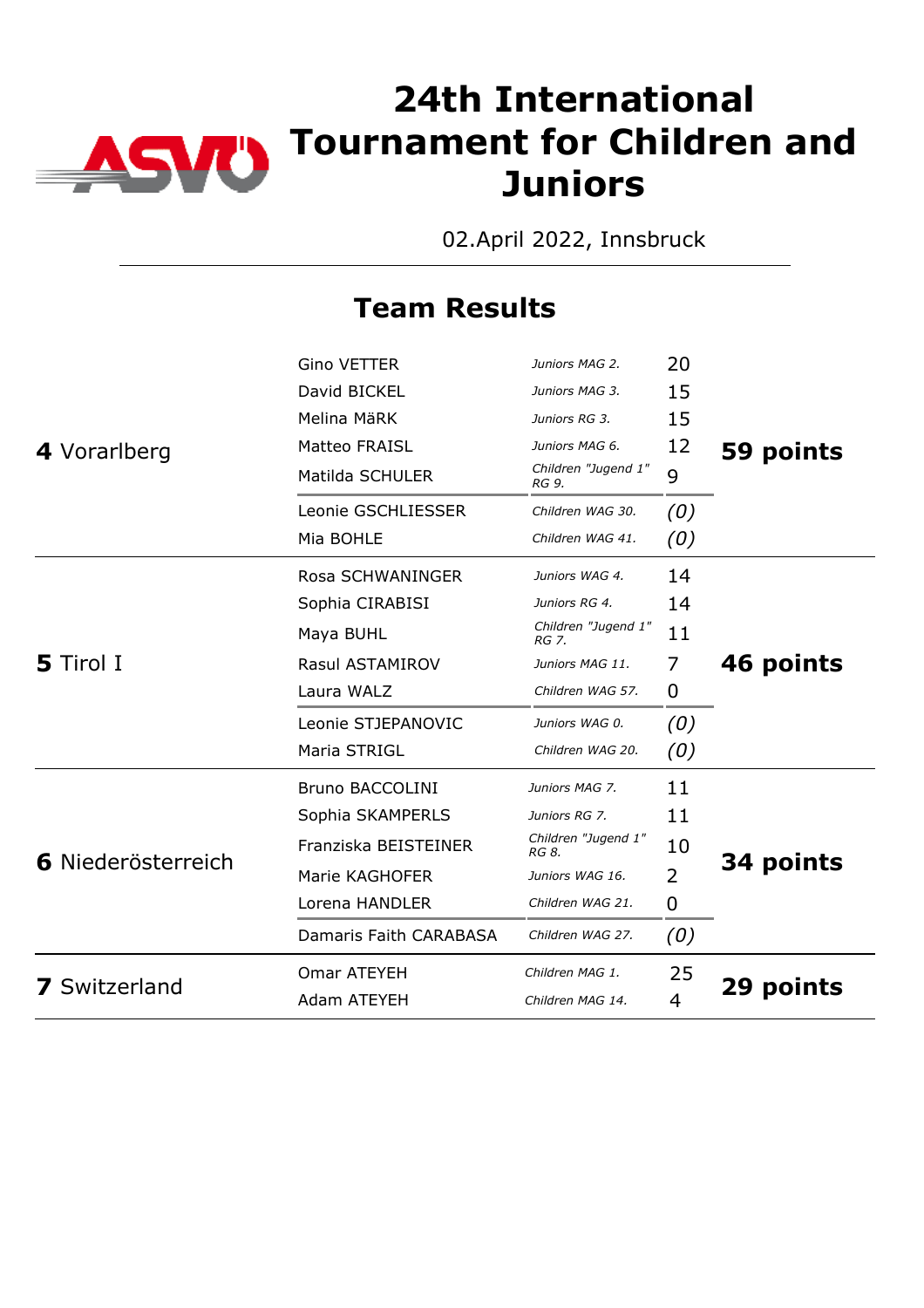

02.April 2022, Innsbruck

|   |                        | Dina MIRONSKAYA            | Juniors RG 5.                | 13             |           |
|---|------------------------|----------------------------|------------------------------|----------------|-----------|
|   |                        | <b>Helene RICHTER</b>      | Children WAG 9.              | 9              |           |
| 8 | Wien I                 | Valentina FRINT            | Juniors WAG 13.              | 5              | 28 points |
|   |                        | Fanny HERZOG               | Juniors WAG 17.              | 1              |           |
|   |                        | Lea WALLI                  | Children WAG 26.             | 0              |           |
|   |                        | Zuzana SLEZáKOVá           | Juniors WAG 6.               | 12             |           |
| 9 | Prostejov              | Adam NOSEK                 | Juniors MAG 9.               | 9              | 26 points |
|   |                        | Nela BORSKá                | Juniors WAG 13.              | 5              |           |
|   |                        | Sophia-Celine NOWAK        | Children "Jugend 1"<br>RG 4. | 14             |           |
|   | <b>10</b> Steiermark I | Viktorya DA SILVA          | Juniors RG 8.                | 10             |           |
|   |                        | Amelie FUCHSHOFER          | Juniors WAG 20.              | $\mathbf{0}$   | 24 points |
|   |                        | Regina KOVACS              | Children WAG 23.             | 0              |           |
|   |                        | Emilia BERNHARDT           | Children WAG 80.             | $\overline{0}$ |           |
|   |                        | Hana REBEC                 | Children WAG 8.              | 10             |           |
|   | 11 Zelena Jama         | Zarja POGACNIK             | Children WAG 9.              | 9              | 22 points |
|   |                        | Nikolina MICIC             | Juniors WAG 15.              | 3              |           |
|   |                        | Matej MARUSIC              | Children MAG 6.              | 12             |           |
|   | 12 Slovenia Gym Fed    | <b>Timon STERNAD HITER</b> | Children MAG 11.             | 7              | 19 points |
|   |                        | Vera TERESHCHENKO          | Children "Jugend 1"<br>RG 5. | 13             |           |
|   | 13 Tirol II            | Alessia WIMMER             | Juniors RG 13.               | 5              | 18 points |
|   |                        | Noé SAILER                 | Children WAG 39.             | $\Omega$       |           |
|   |                        | Pia RELLA                  | Children WAG 63.             | $\overline{0}$ |           |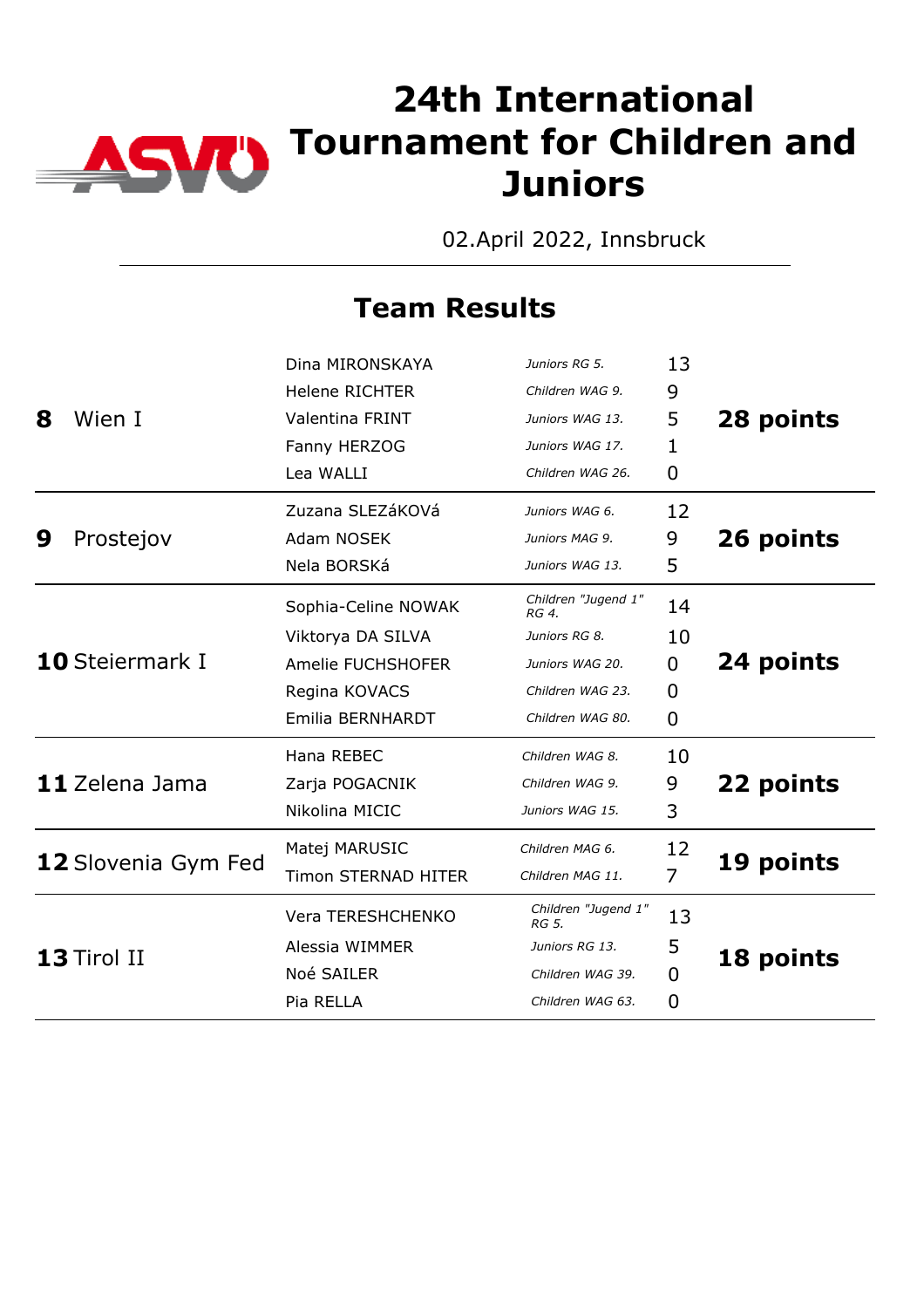

02.April 2022, Innsbruck

| 13 Bato Haarlem               | Klaske DE KWANT        | Children WAG 7.                 | 11             | 18 points |
|-------------------------------|------------------------|---------------------------------|----------------|-----------|
|                               | <b>Noor VAN NUENEN</b> | Children WAG 11.                | 7              |           |
|                               | Anna TATICKOVá         | Juniors WAG 9.                  | 9              |           |
|                               | Štepán BULVAS          | Juniors MAG 10.                 | 8              |           |
|                               | Dominik KRIZ           | Children MAG 21.                | 0              |           |
| 15 SK Hradcany                | Matylda SVRCKOVá       | Children WAG 68.                | $\overline{0}$ | 17 points |
|                               | Emily VRASPÍROVá       |                                 |                |           |
|                               | Matej PATZDIREK        | Children MAG 22.                | (0)            |           |
|                               | Mia GASPARIN           | Children WAG 3.                 | 15             |           |
| 16 GK Dubrava                 | Eva MAKEK              | Children WAG 36.                | $\Omega$       | 15 points |
|                               | Emily VASSILEV         | Juniors RG 10.                  | 8              |           |
| 16 Steiermark II              | Anastasia NAZAROVA     | Children "Jugend 1" RG 7<br>11. |                | 15 points |
|                               | Anna SYTENSKA          | Juniors WAG 10.                 | 8              |           |
| TJ Sokol Kampa<br>16<br>Praha | Petra SUCHANKOVA       | Juniors WAG 11.                 | 7              | 15 points |
|                               | Edita STAIDLOVA        | Children WAG 34.                | 0              |           |
|                               | Luna BABIC             | Children WAG 5.                 | 13             |           |
| 19 Salto Koper I              | Luana LIUBINIC         | Children WAG 18.                | 0              | 13 points |
|                               | <b>Gino VETTER</b>     | Juniors MAG 2.                  | 20             |           |
|                               | David BICKEL           | Juniors MAG 3.                  | 15             |           |
|                               | Melina MäRK            | Juniors RG 3.                   | 15             |           |
| <b>20</b> Vorarlberg II       | Matteo FRAISL          | Juniors MAG 6.                  | 12             | 12 points |
|                               | Matilda SCHULER        | Children "Jugend 1"<br>RG 9.    | 9              |           |
|                               | Leonie GSCHLIESSER     | Children WAG 30.                | (0)            |           |
|                               | Mia BOHLE              | Children WAG 41.                | (0)            |           |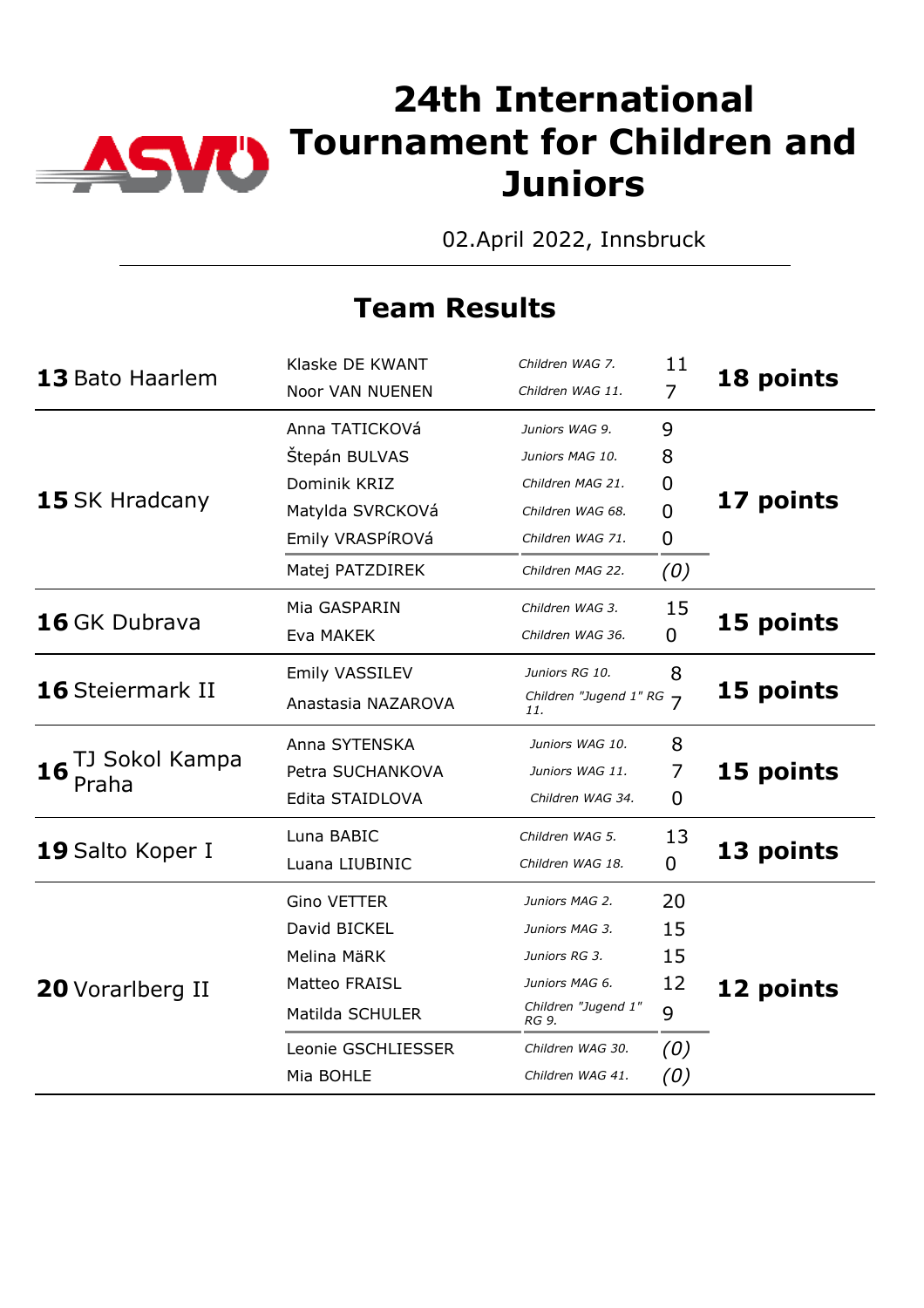

02.April 2022, Innsbruck

| Michael MIGGITSCH     | Children MAG 7.  | 11             |                 |
|-----------------------|------------------|----------------|-----------------|
| Shradha SHINTRE       | Juniors WAG 18.  | 0              |                 |
| Sarah KASPER          | Children WAG 22. | $\overline{0}$ | 11 points       |
| Philippa FENZL        | Children WAG 79. | 0              |                 |
| Katharina GSCHIEL     | Juniors WAG 8.   | 10             |                 |
| Helena ZOTOS          | Children WAG 31. | 0              | 10 points       |
| Giovanna NIEDERBACHER | Juniors RG 9.    | 9              | 9 points        |
| Amina ABAIDI          | Juniors WAG 12.  | 6              |                 |
| Alyssa PIJPAERT       | Children WAG 15. | 3              |                 |
| Jadey WALDA           | Juniors WAG 21.  | $\overline{0}$ | 9 points        |
| Sienna WINKSTER       | Children WAG 37. | $\Omega$       |                 |
| Aja OTA               | Children WAG 12. | 6              |                 |
| Ronja GLAžAR TAMŠE    | Children WAG 17. | 1              | <b>7 points</b> |
| Anže ZALAZNIK         | Children MAG 12. | 6              | 6 points        |
| Veronika KUBOŠNá      | Children WAG 12. | 6              |                 |
| Karolina Mia KOVáCOVá | Juniors WAG 24.  | 0              | 6 points        |
| Julie BEDRICHOVá      | Children WAG 72. | $\mathbf 0$    |                 |
| Ema AKRAPOVIC         | Children WAG 16. | 2              |                 |
| <b>Nelly CUCEK</b>    | Children WAG 43. | $\Omega$       | 2 points        |
|                       |                  |                |                 |